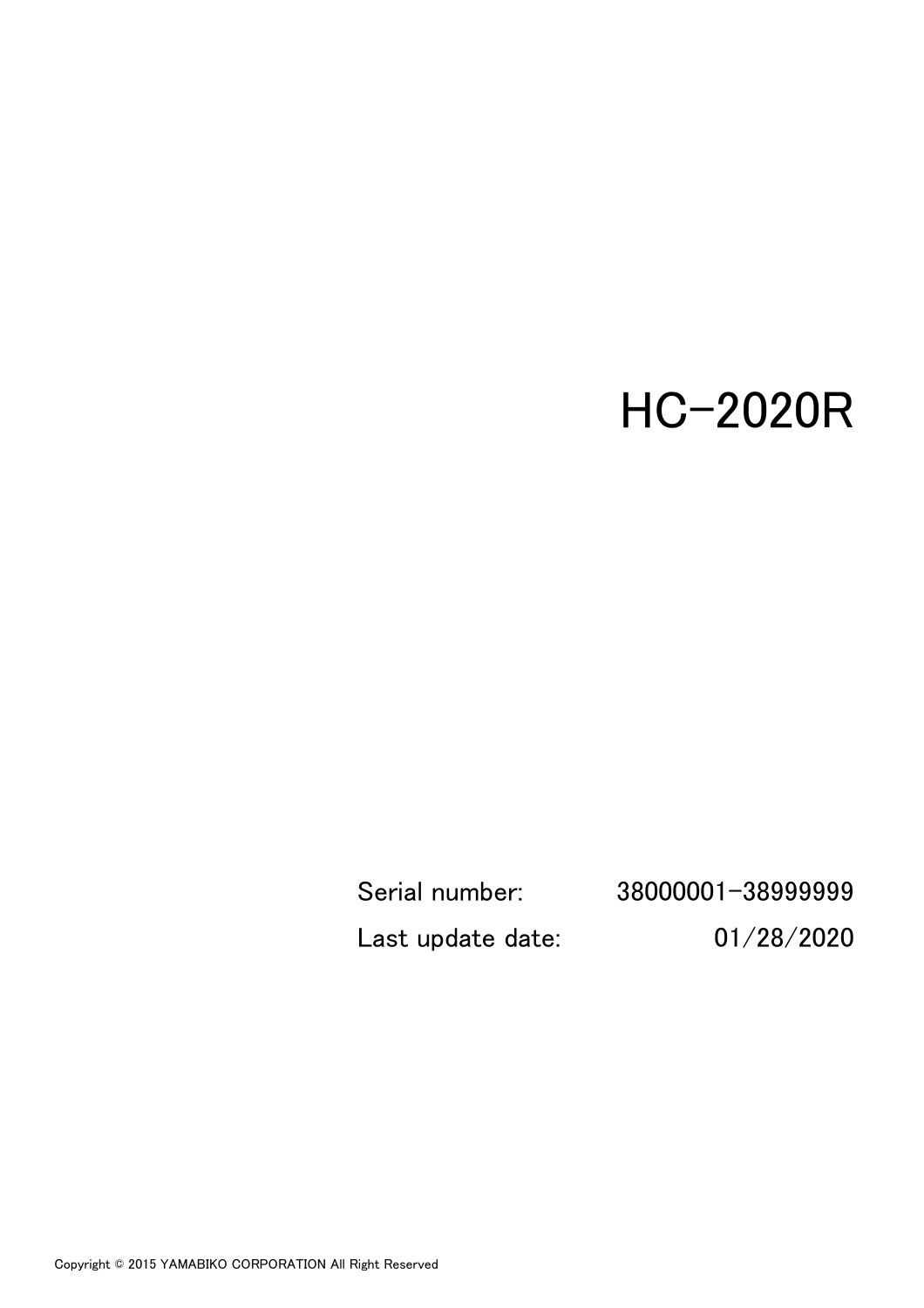# TABLE OF CONTENTS

| 3  |
|----|
| 5  |
|    |
| 9  |
|    |
| 13 |
| 15 |
|    |
| 19 |
| 21 |
| 23 |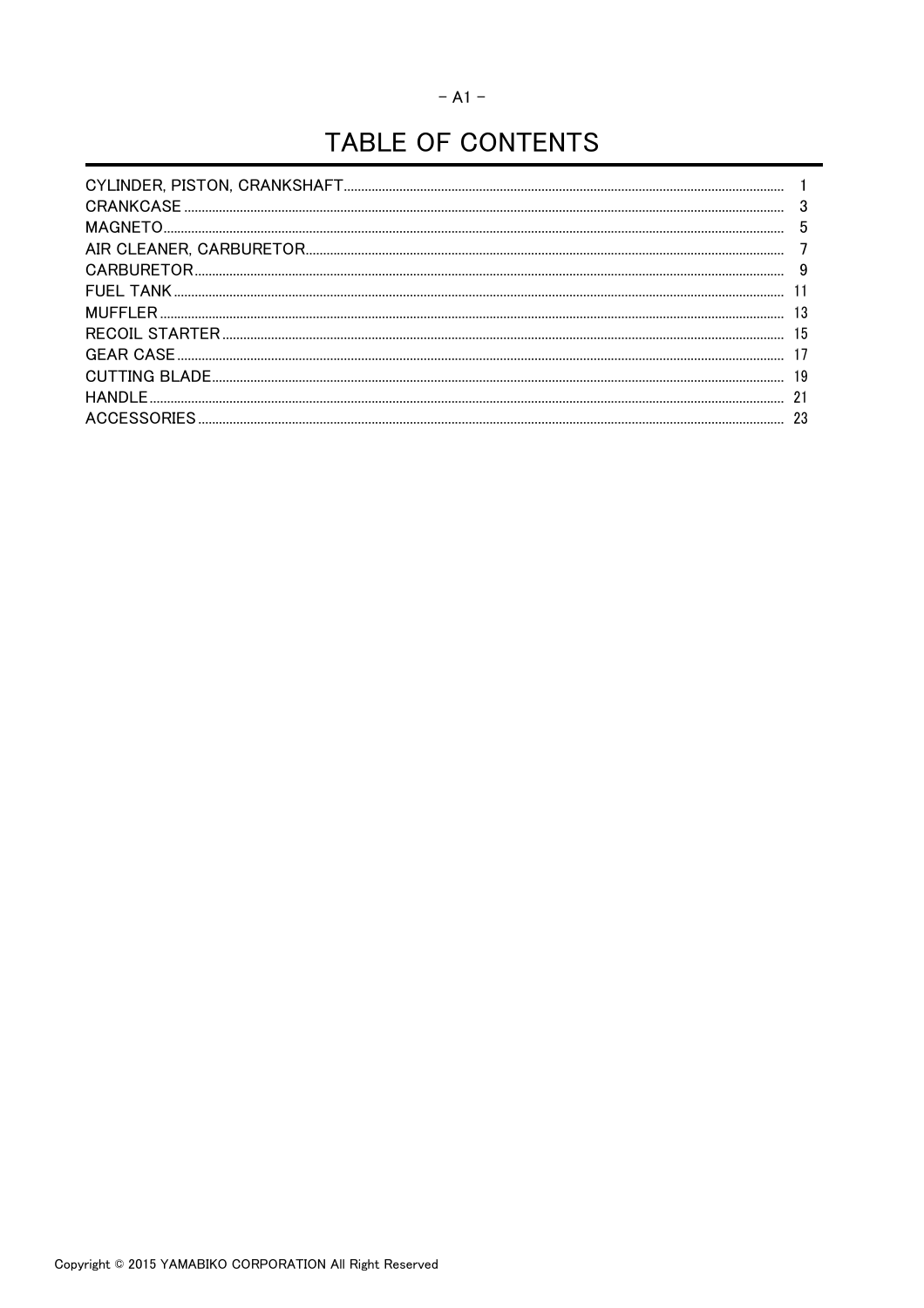# <span id="page-2-0"></span>CYLINDER, PISTON, CRANKSHAFT

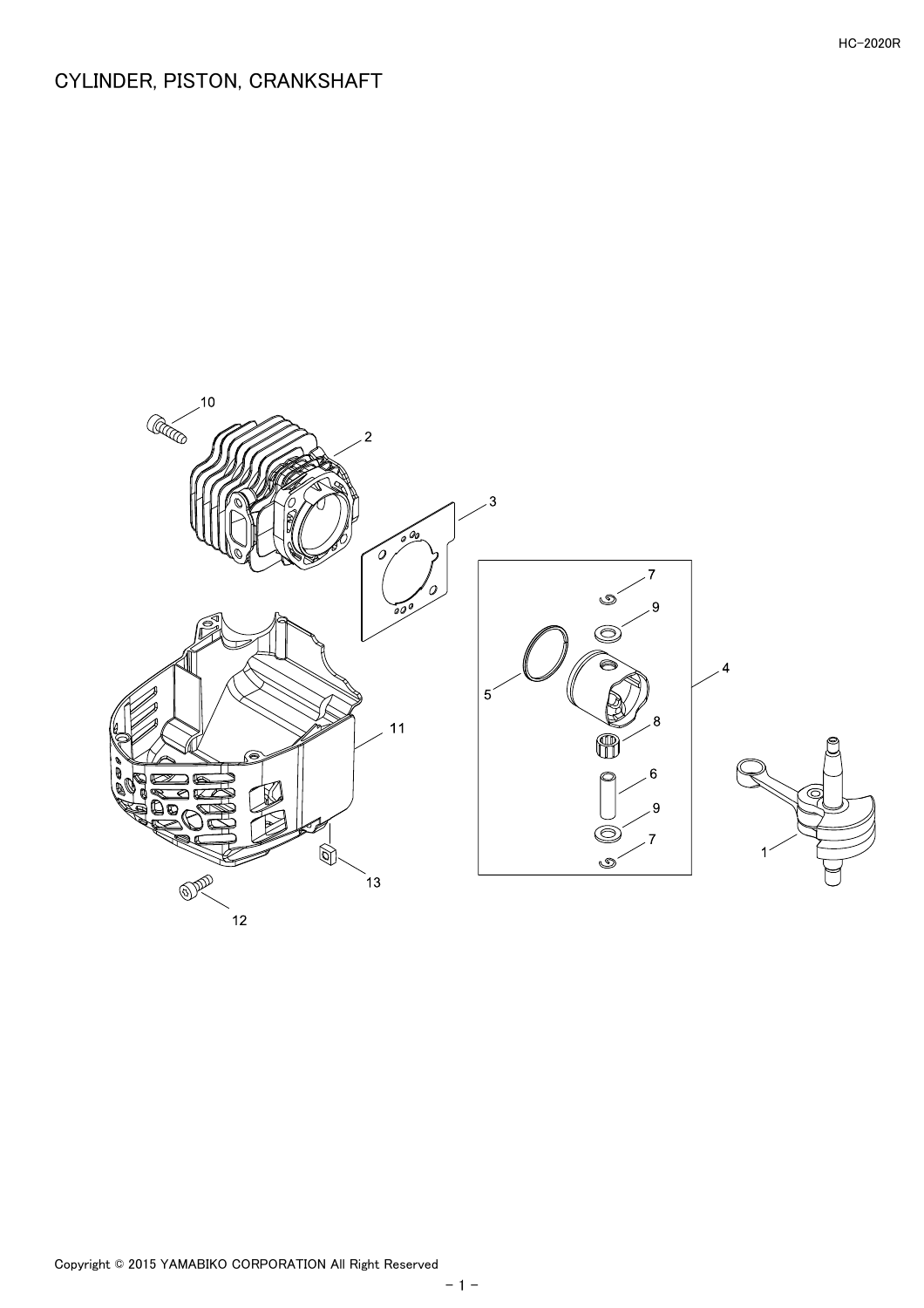# <span id="page-3-0"></span>CYLINDER, PISTON, CRANKSHAFT

| Key<br>No. | LV<br>$^{(+)}$ | Part No      | Description            | Qty | Standard     |
|------------|----------------|--------------|------------------------|-----|--------------|
|            |                | A011-001550  | CRANKSHAFT, ASY        |     |              |
| 2          |                | A130-001960  | <b>CYLINDER</b>        |     |              |
| 3          |                | V100-000720  | GASKET, CYL            |     |              |
| 4          |                | P021-007772  | PISTON KIT             |     |              |
| 5          | $+$            | A101-000090  | RING, PISTON           |     |              |
| 6          | $+$            | 100013-11520 | PIN, PISTON            |     |              |
| 7          | $+$            | 100015-04630 | CIRCLIP, PISTON PIN    | 2   |              |
| 8          | $+$            | 100113-05930 | <b>BEARING, NEEDLE</b> |     | $8*12*8$     |
| 9          | $+$            | 100014-08960 | SPACER, PISTON PIN     | 2   |              |
| 10         |                | V805-000210  | BOLT, TORX 5           | 2   | TB-5*20 12.9 |
| 11         |                | A160-003580  | <b>COVER, CYLINDER</b> |     | $HC-2020$    |
| 12         |                | V805-000150  | BOLT, TORX 5           |     | TB-5*16 10.9 |
| 13         |                | 900565-00005 | <b>NUT, SQUARE</b>     |     | 5            |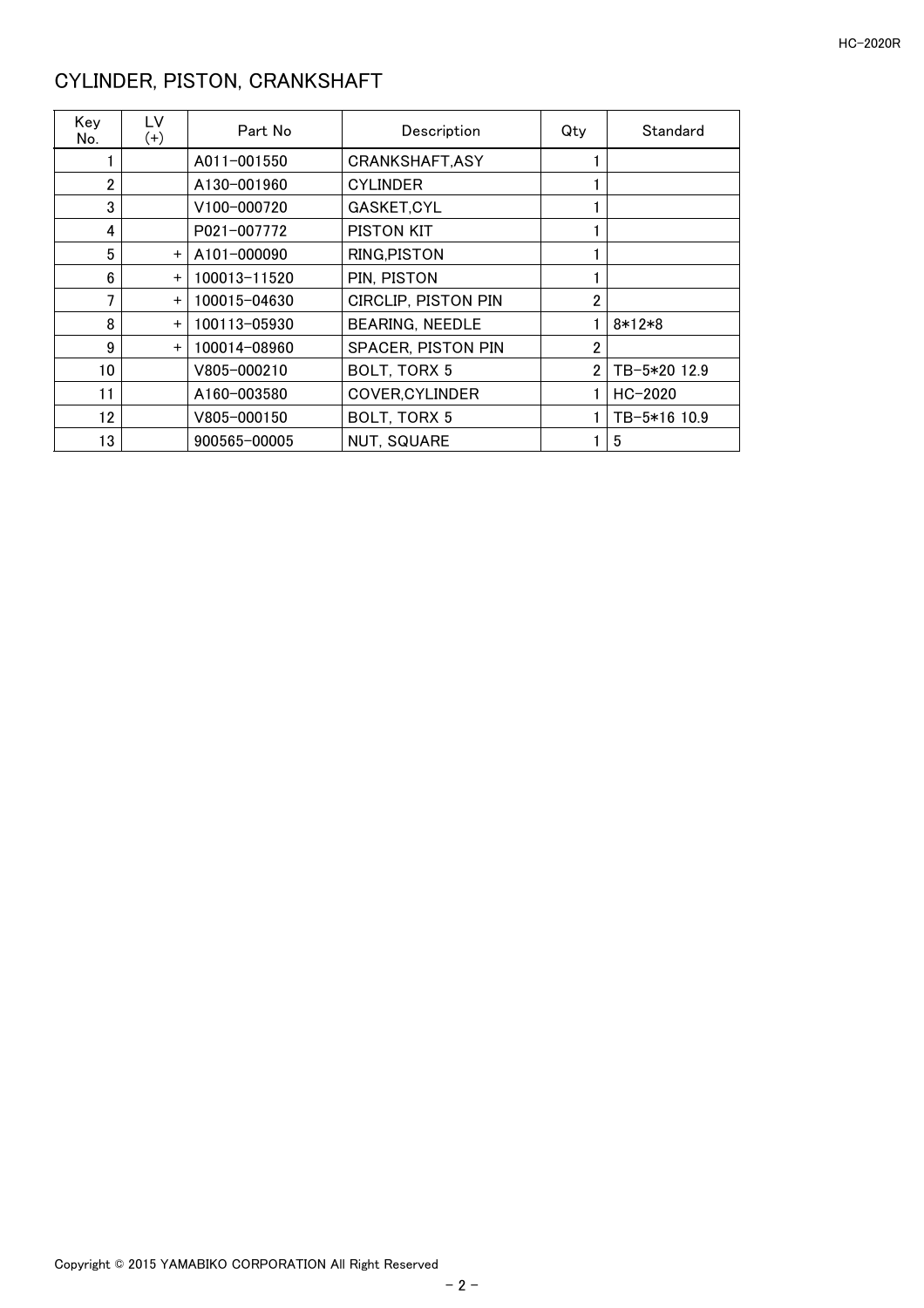<span id="page-4-0"></span>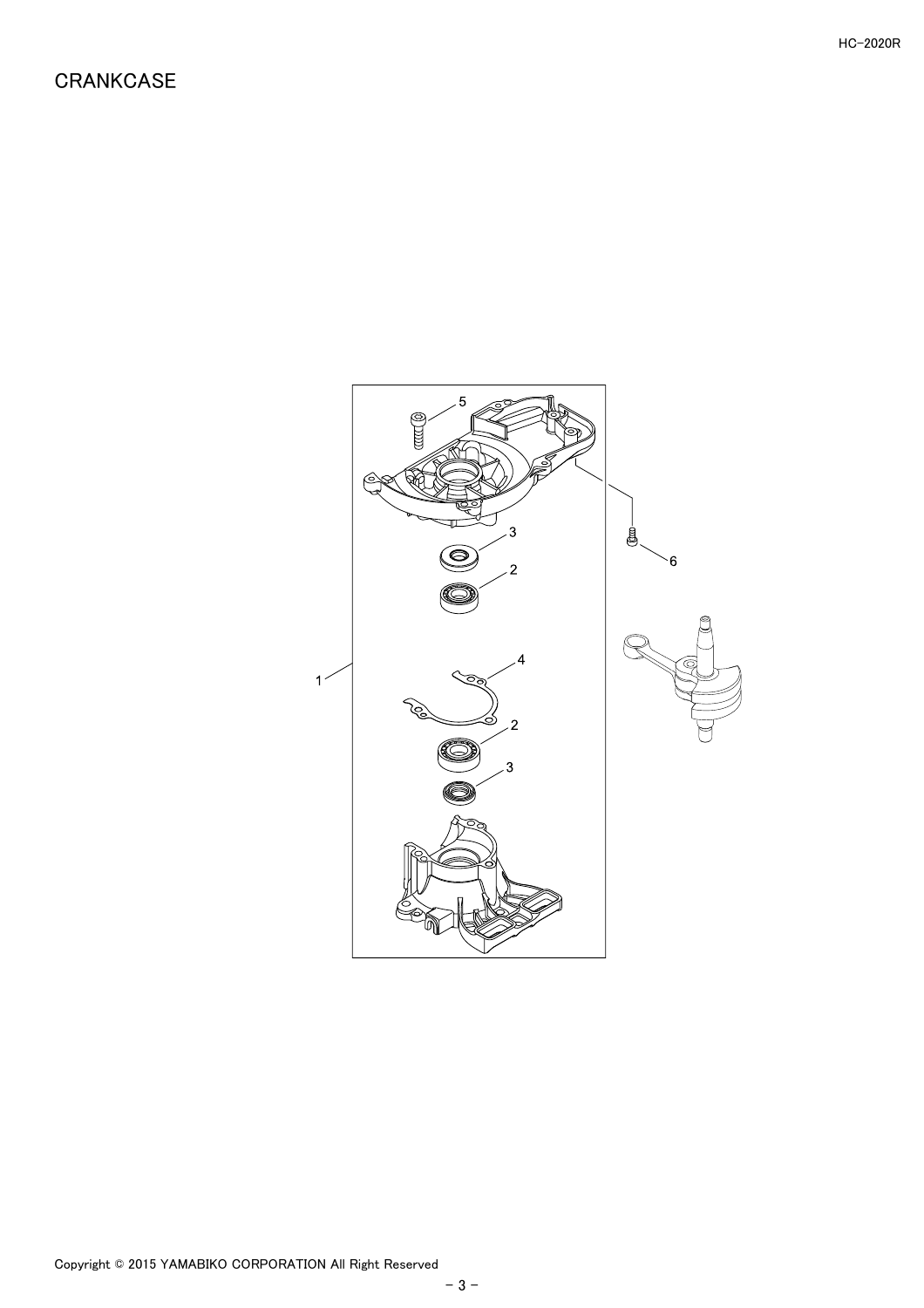# <span id="page-5-0"></span>**CRANKCASE**

| Key<br>No. | LV<br>$(+)$ | Part No                  | Description          | Qtv | Standard     |
|------------|-------------|--------------------------|----------------------|-----|--------------|
|            |             | P <sub>100</sub> -006080 | <b>CRANKCASE SET</b> |     |              |
| 2          | $+$         | 900810-36000             | <b>BEARING, BALL</b> | 2   | 6000         |
| 3          | $+$         | 100212-61830             | OILSEAL              |     | ISCD 10*20*5 |
|            |             | V102-000240              | GASKET, CRANKCASE    |     |              |
| 5          | $+$         | V805-000220              | BOLT, TORX 5         |     | TB-5*25 12.9 |
| 6          |             | V804-000040              | BOLT, TORX 4         |     | TB-4*10 10.9 |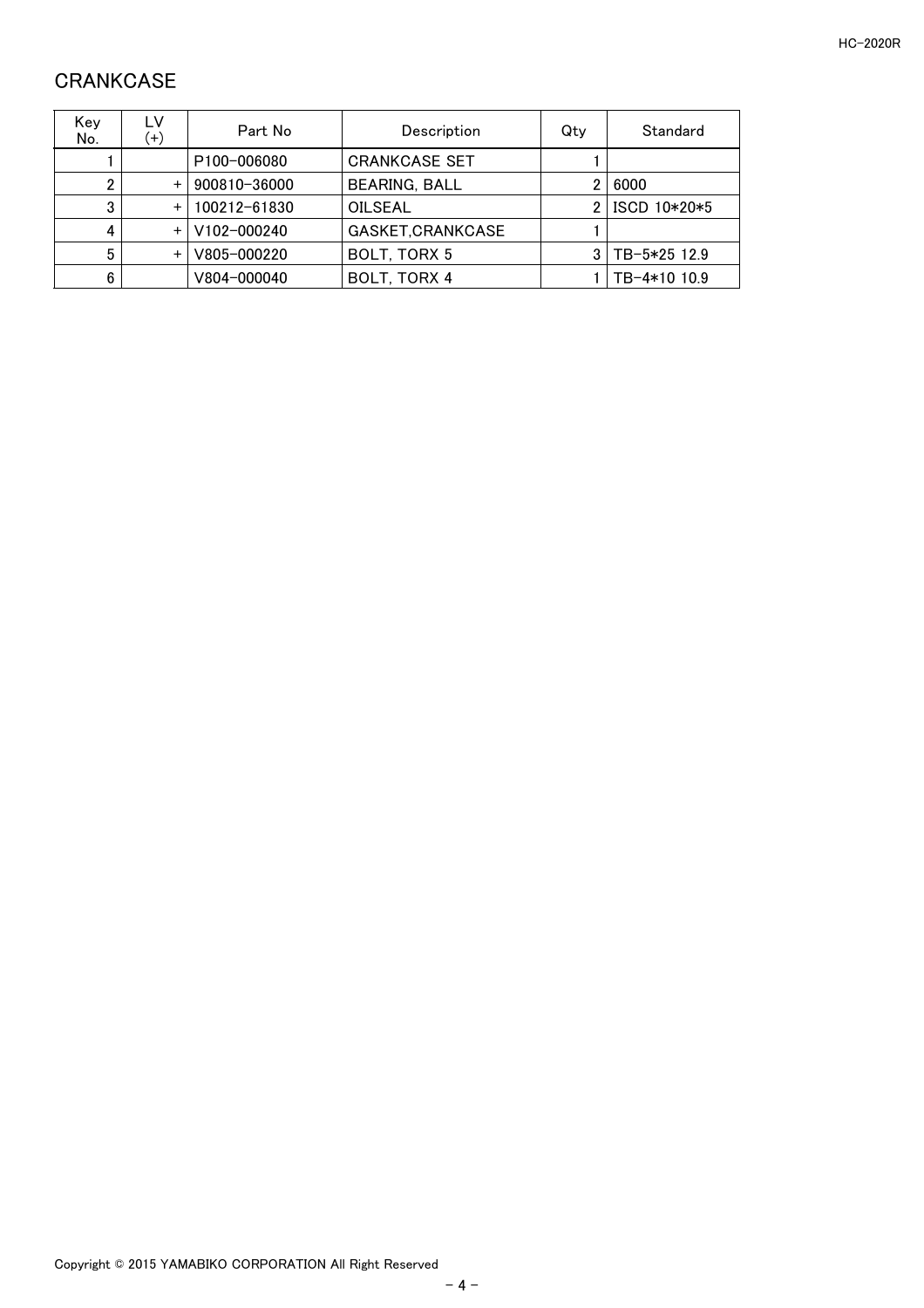<span id="page-6-0"></span>

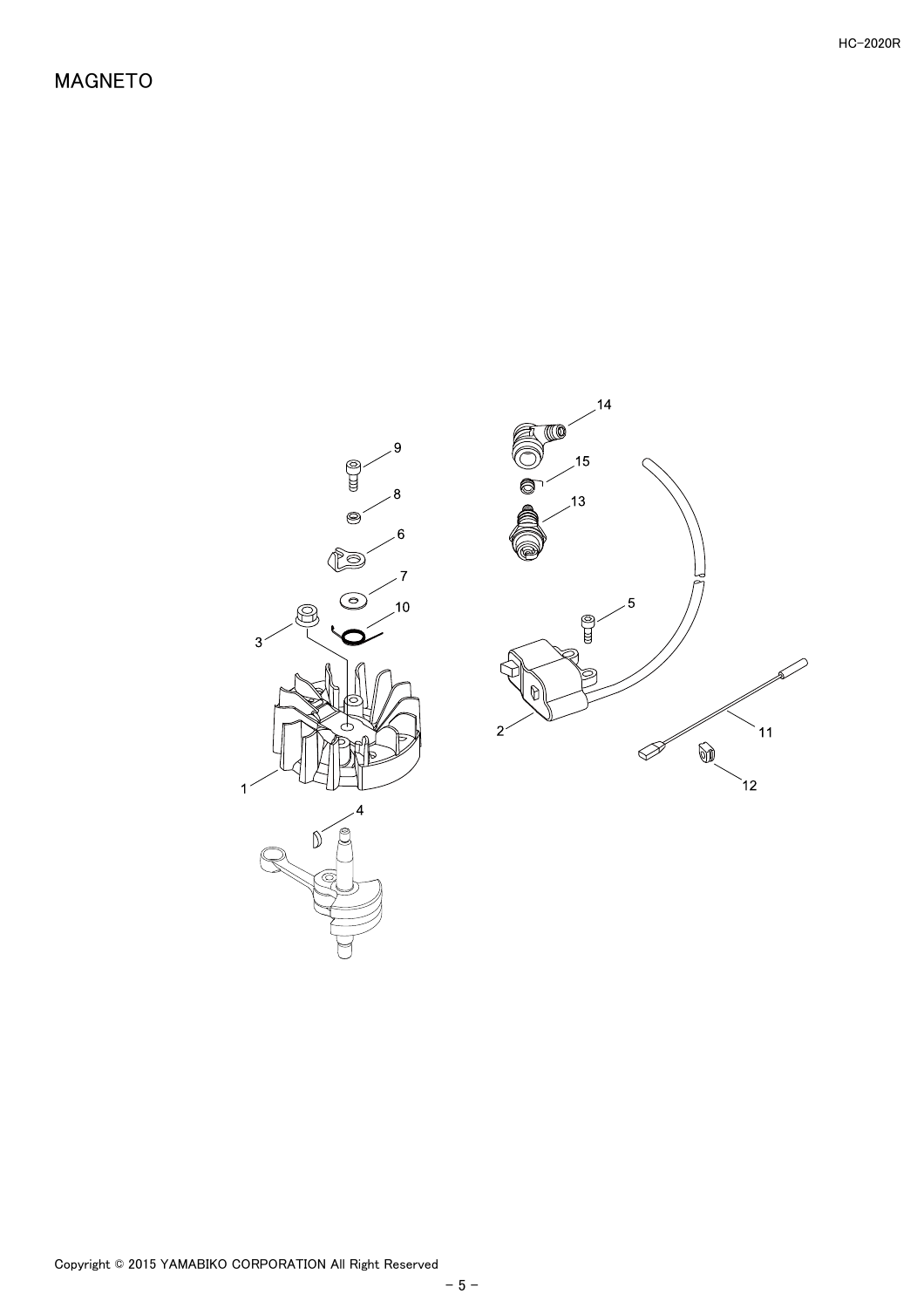#### <span id="page-7-0"></span>MAGNETO

| Key<br>No.      | LV<br>$(+)$ | Part No      | Description             | Qty            | Standard         |
|-----------------|-------------|--------------|-------------------------|----------------|------------------|
|                 |             | A409-001360  | ROTOR, MAGNETO          |                | <b>ID R10011</b> |
| $\overline{2}$  |             | A411-001810  | COIL, IGNITION          |                | $L200+10$        |
| 3               |             | 92105-06000  | NUT L, FLANGE           |                | 6                |
| 4               |             | 100142-12330 | <b>KEY, WOODRUFF</b>    |                |                  |
| 5               |             | V804-000060  | BOLT, TORX 4            | 2              | TB-4*16 10.9     |
| 6               |             | A514-000260  | <b>PAWL</b>             | $\overline{2}$ |                  |
| 7               |             | 131911-03460 | <b>WASHER</b>           | $\overline{2}$ |                  |
| 8               |             | 178070-10860 | <b>SPACER</b>           | $\overline{2}$ |                  |
| 9               |             | V805-000150  | BOLT, TORX 5            | $\overline{2}$ | TB-5*16 10.9     |
| 10 <sup>°</sup> |             | V452-001370  | SPRING, TORSION         | $\overline{2}$ |                  |
| 11              |             | V485-001220  | <b>LEAD</b>             |                | L:85             |
| 12              |             | V135-000150  | <b>GROMMET, HT CORD</b> |                |                  |
| 13              |             | A425-000000  | <b>SPARKPLUG</b>        |                | BPMR8Y           |
| 14              |             | A427-000013  | <b>CAP, SPARK PLUG</b>  |                |                  |
| 15              |             | A426-000010  | TERMINAL, SPARKPLUG     |                |                  |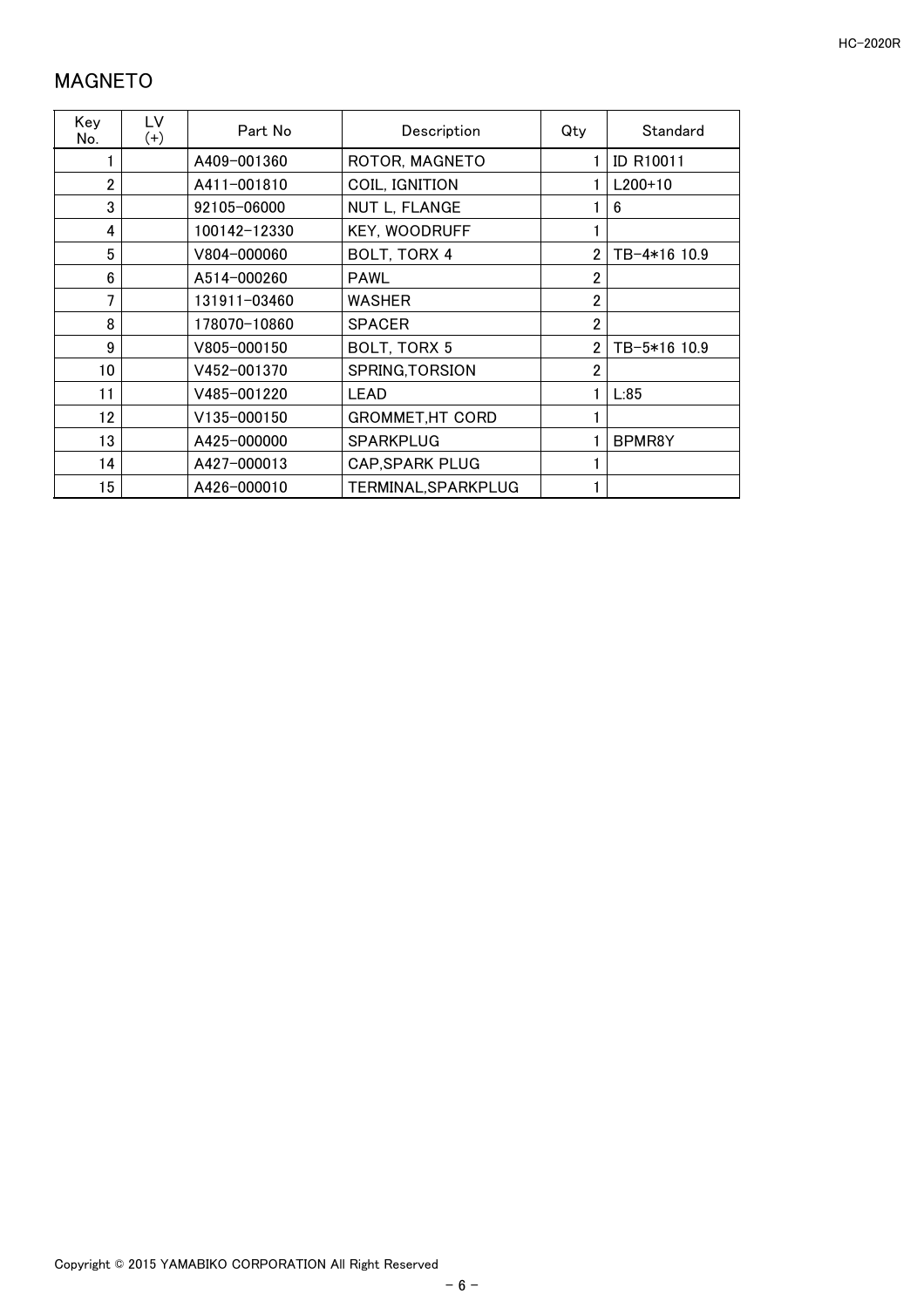# <span id="page-8-0"></span>AIR CLEANER, CARBURETOR

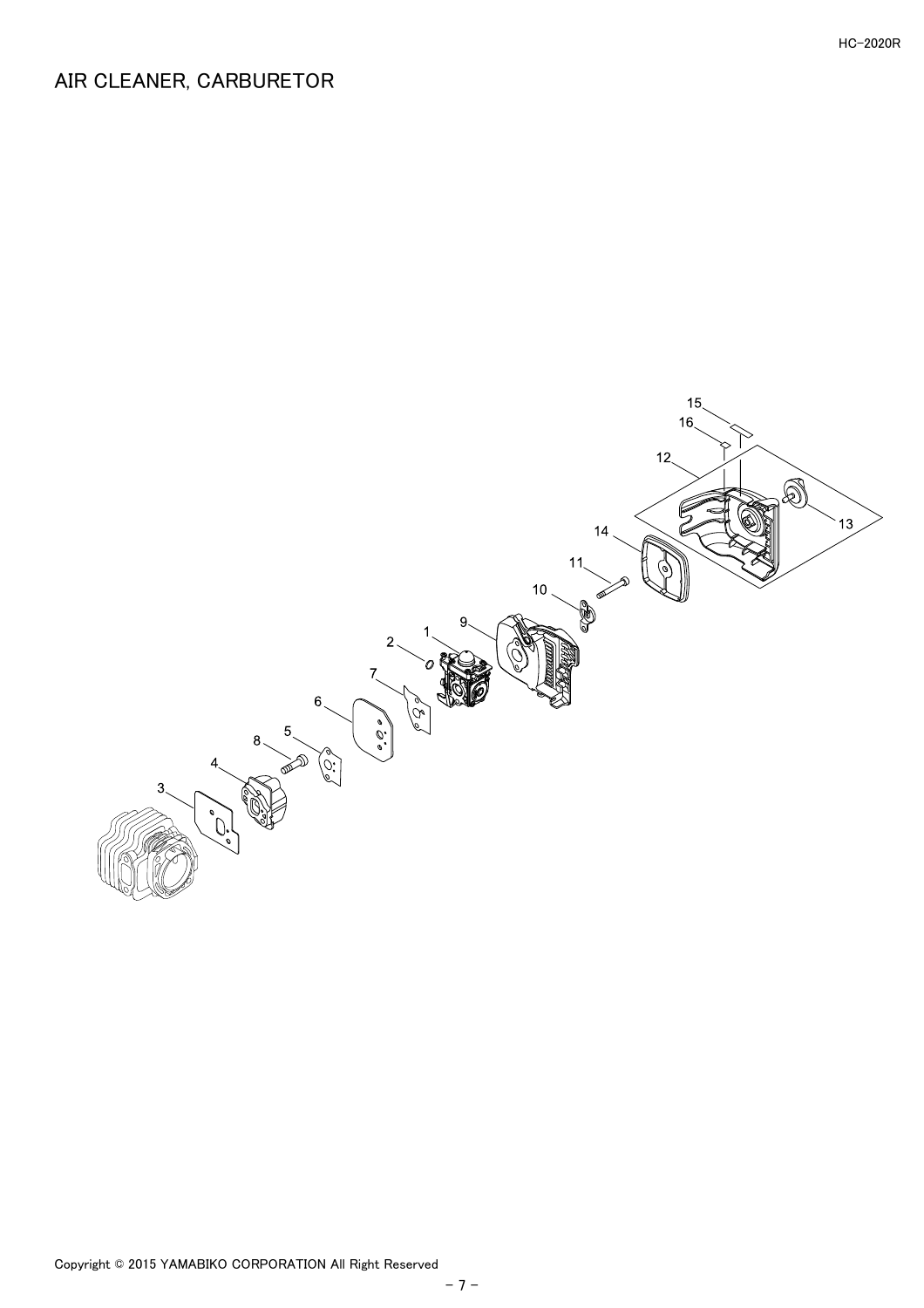# <span id="page-9-0"></span>AIR CLEANER, CARBURETOR

| Key<br>No.     | LV<br>$(+)$ | Part No      | Description                     | Qty            | Standard         |
|----------------|-------------|--------------|---------------------------------|----------------|------------------|
|                |             | A021-004900  | CARBURETOR,<br><b>DIAPHRAGM</b> |                | <b>ID:YZ0008</b> |
| $\overline{2}$ |             | V490-001100  | CLIP                            |                |                  |
| 3              |             | V103-002030  | <b>GASKET, INTAKE</b>           |                | T <sub>1.0</sub> |
| 4              |             | A200-001200  | <b>INSULATOR, INTAKE</b>        |                |                  |
| 5              |             | V103-002020  | GASKET, INTAKE                  |                |                  |
| 6              |             | A209-000610  | PLATE, INSULATOR                |                |                  |
| 7              |             | V103-001740  | GASKET, INTAKE                  |                |                  |
| 8              |             | V805-000170  | BOLT, TORX 5                    | $\overline{2}$ | TB-5*25 10.9     |
| 9              |             | P021-049871  | CASE, CLEANER                   |                |                  |
| 10             |             | A244-000070  | PLATE, PREVENT                  |                |                  |
| 11             |             | V805-000100  | BOLT, TORX 5                    | $\overline{2}$ | TB-5*65 10.9     |
| 12             |             | P021-049130  | <b>CLEANER COVER ASY</b>        |                |                  |
| 13             | $+$         | V299-000610  | <b>KNOB, FASTENER</b>           |                |                  |
| 14             |             | A226-001410  | ELEMENT, AIR FILTER             |                |                  |
| 15             |             | 890332-52730 | LABEL, CHOKE                    |                |                  |
| 16             |             | X524-001901  | <b>LABEL</b>                    |                |                  |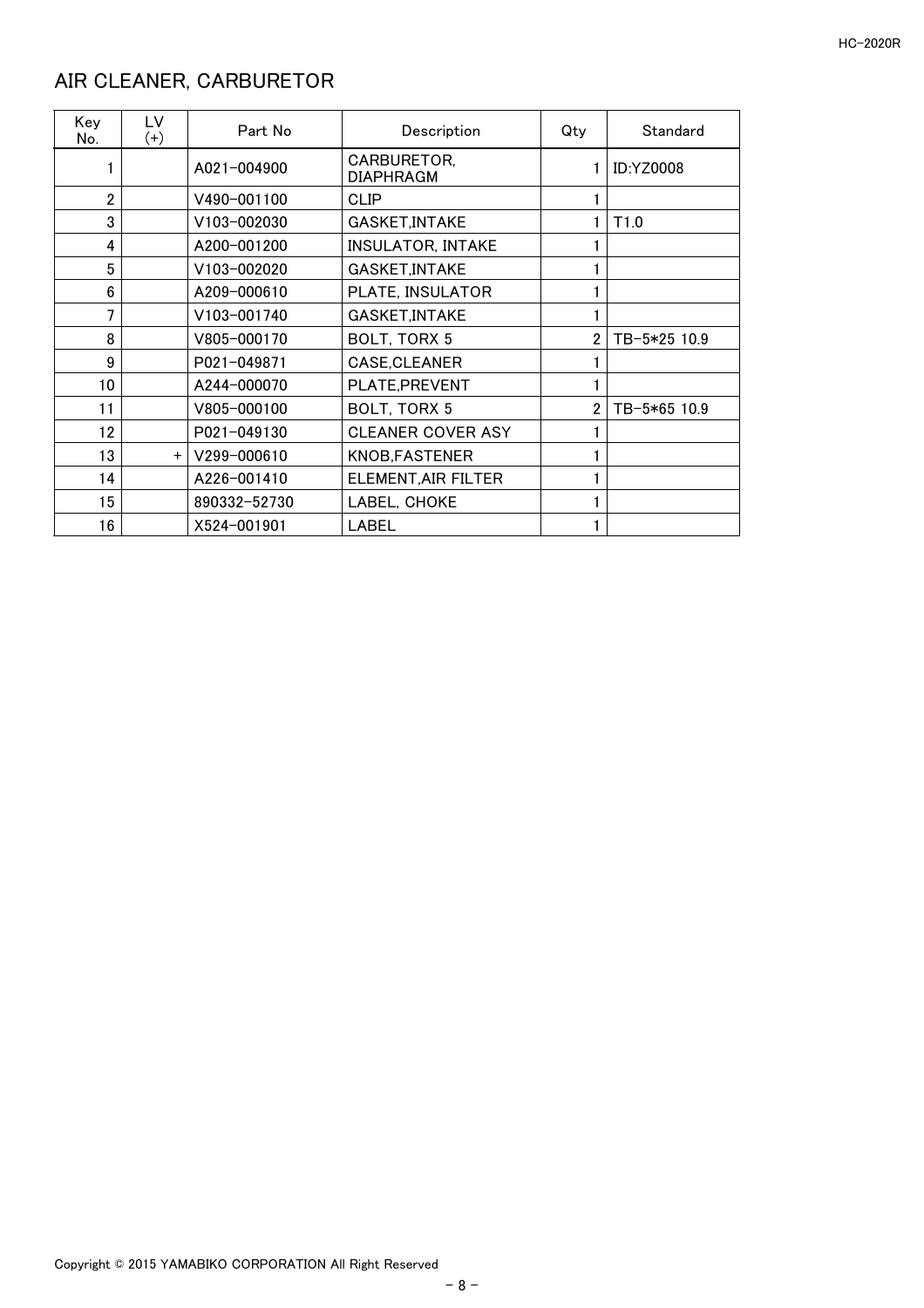<span id="page-10-0"></span>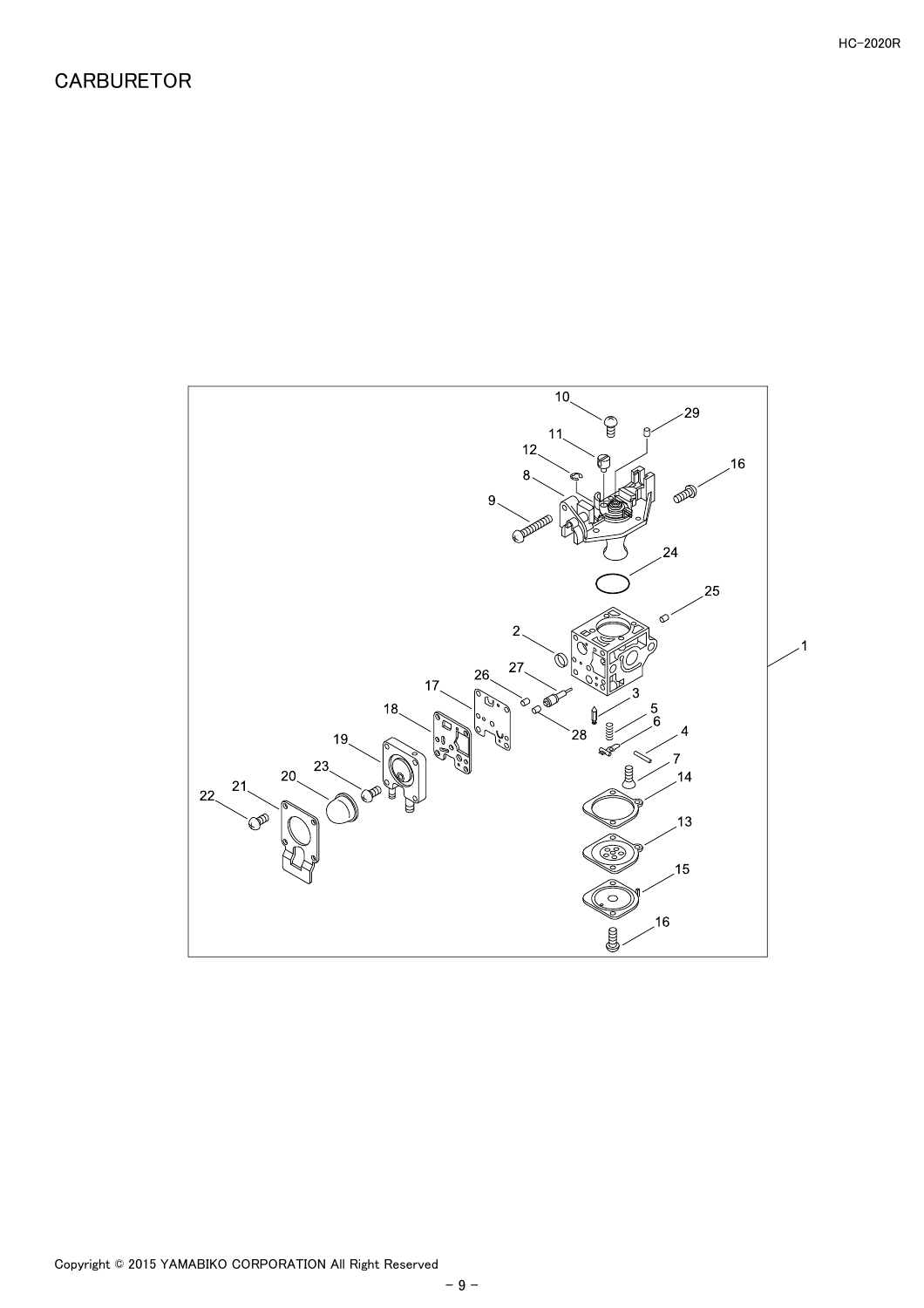#### <span id="page-11-0"></span>**CARBURETOR**

| Key<br>No.     | LV<br>$(+)$ | Part No      | Description                     | Qty            | Standard         |
|----------------|-------------|--------------|---------------------------------|----------------|------------------|
| 1              |             | A021-004900  | CARBURETOR,<br><b>DIAPHRAGM</b> | 1              | <b>ID:YZ0008</b> |
| $\overline{2}$ | $+$         | P005-000010  | <b>STRAINER</b>                 | 1              |                  |
| 3              | $\ddot{}$   | 125337-08260 | VALVE, INLET NEEDLE             | 1              |                  |
| 4              | $\ddot{}$   | 125338-13930 | PIN, METERING ARM               | 1              |                  |
| 5              | $+$         | P005-000940  | SPRING, METER. LEVER            | 1              |                  |
| 6              | $\ddot{}$   | 125323-08260 | ARM, VALVE                      | 1              |                  |
| 7              | $+$         | 125339-42030 | <b>SCREW</b>                    | 1              |                  |
| 8              | $+$         | P005-002050  | <b>COVER ASY, ROTOR</b>         | 1              |                  |
| 9              | $\ddot{}$   | P005-000100  | SCREW.<br><b>THROTTLEADJUST</b> | 1              |                  |
| 10             | $+$         | 125344-13931 | <b>SCREW</b>                    | 3              |                  |
| 11             | $+$         | P005-002200  | <b>POST</b>                     | 1              |                  |
| 12             | $+$         | P005-000190  | E-RING                          | 1              |                  |
| 13             | $\ddot{}$   | P005-003760  | DIAPHRAGM, METERING             | 1              |                  |
| 14             | $+$         | P005-000200  | <b>GASKET, METERING</b>         | 1              |                  |
| 15             | $\ddot{}$   | 125342-52130 | COVER, DIAPHRAGM                | 1              |                  |
| 16             | $+$         | 125344-52130 | <b>SCREW</b>                    | 3              |                  |
| 17             | $\pm$       | P005-000510  | DIAPHRAGM, PUMP                 | 1              |                  |
| 18             | $+$         | P005-000520  | <b>GASKET, PUMP</b>             | 1              |                  |
| 19             | $\ddot{}$   | P005-004240  | <b>BASE, ASY PRIMER</b>         | 1              |                  |
| 20             | $\ddot{}$   | P005-003110  | PUMP, PRIMER                    | 1              |                  |
| 21             | $\ddot{}$   | P005-000250  | <b>RETAINER</b>                 | 1              |                  |
| 22             | $\ddot{}$   | P005-001900  | <b>SCREW</b>                    | $\overline{4}$ |                  |
| 23             | $\ddot{}$   | P005-000270  | <b>SCREW</b>                    | 1              |                  |
| 24             | $\ddot{}$   | P005-004260  | RING, O                         | 1              |                  |
| 25             | $\ddot{}$   | P005-001000  | ROLLER, GUIDE                   | 1              |                  |
| 26             | $\ddot{}$   | P005-001250  | RETAINER, PLUG BALL             | 1              |                  |
| 27             | $+$         | P005-001260  | <b>SCREW, MAINN MIXTURE</b>     | 1              |                  |
| 28             | $\ddot{}$   | P005-001270  | PLUG, AJUST SCREW               | 1              |                  |
| 29             | $+$         | A259-000010  | CAP,LIMITER                     | 1              |                  |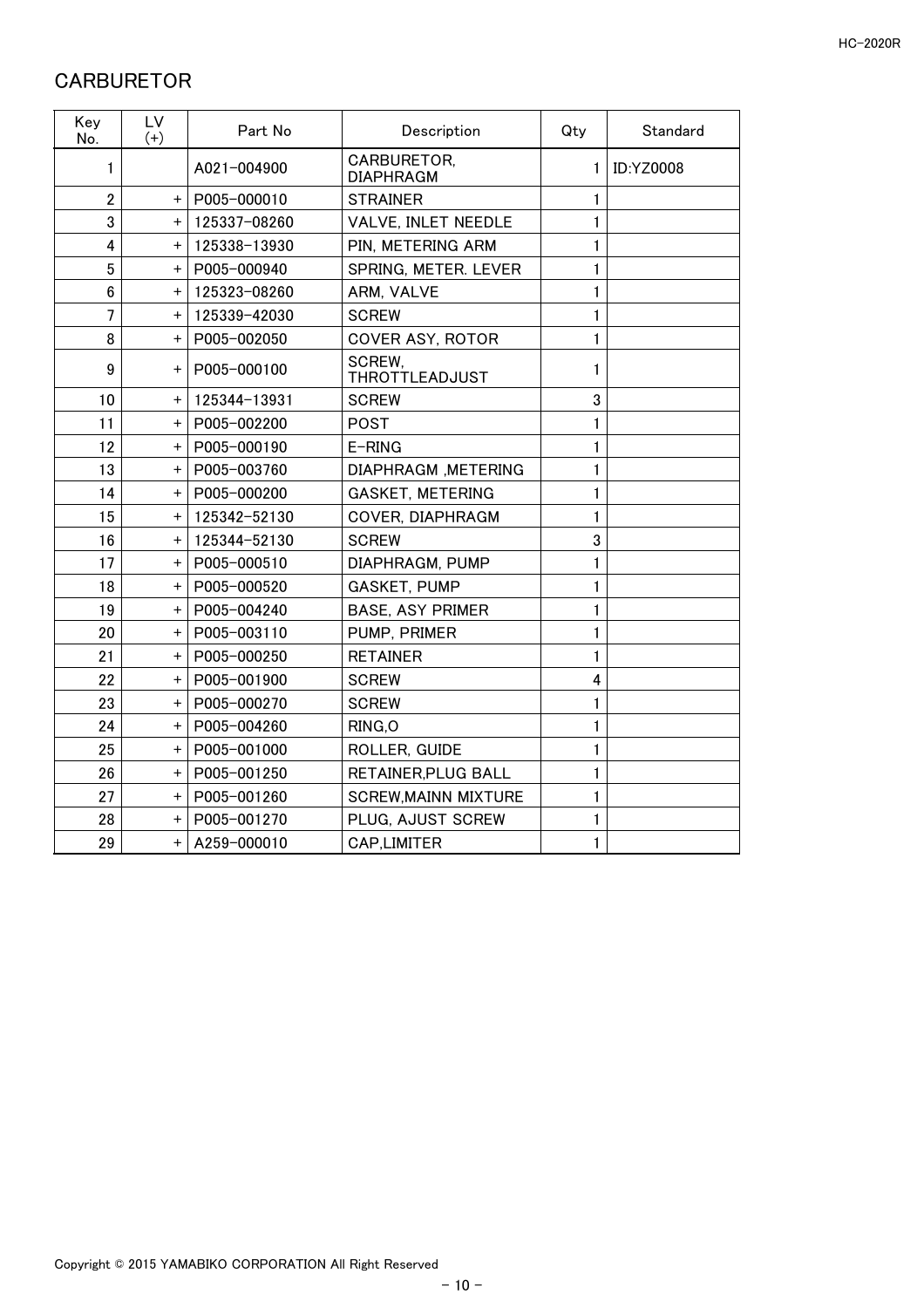<span id="page-12-0"></span>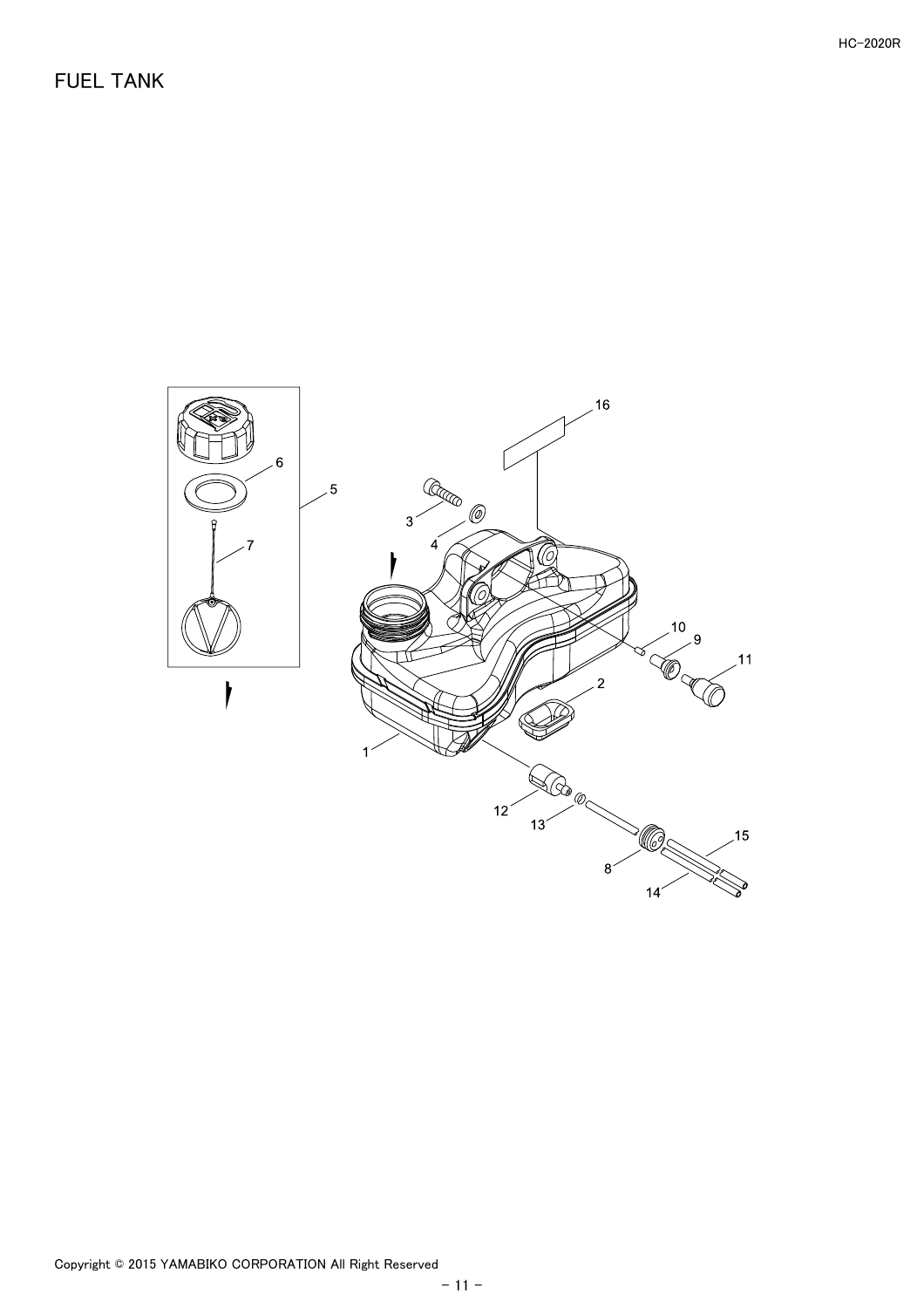## <span id="page-13-0"></span>FUEL TANK

| Key<br>No.     | LV<br>$^{(+)}$ | Part No      | Description             | Qty            | Standard     |
|----------------|----------------|--------------|-------------------------|----------------|--------------|
|                |                | A350-002520  | TANK, FUEL              |                |              |
| $\overline{2}$ |                | V420-004490  | <b>CUSHION</b>          | 2              |              |
| 3              |                | V805-000160  | BOLT, TORX 5            |                | TB-5*20 10.9 |
| 4              |                | 900603-00005 | <b>WASHER</b>           | $\overline{2}$ | 5            |
| 5              |                | P100-006051  | FUEL CAP ASY            |                |              |
| 6              | $+$            | V107-000190  | <b>GASKET, FUEL CAP</b> |                | $37.9*T2.2$  |
| 7              | $+$            | A365-000050  | CONNECTOR, CAP          |                |              |
| 8              |                | 132115-44331 | <b>GROMMET, FUEL</b>    |                |              |
| 9              |                | V137-000150  | <b>GROMMET,FUEL</b>     |                |              |
| 10             |                | 131314-35430 | VALVE, CHECK            |                |              |
| 11             |                | A356-000031  | VALVE, CHECK            |                |              |
| 12             |                | A369-000480  | <b>STRAINER, FUEL</b>   |                | $125 - 959$  |
| 13             |                | V490-001240  | CLIP                    |                |              |
| 14             |                | V471-005540  | <b>PIPE</b>             |                | $3*5*210$    |
| 15             |                | 132010-56330 | <b>PIPE</b><br>$3*6*90$ |                | 3*6*90 YL    |
| 16             |                | X532-005650  | LABEL, OPERATION        |                |              |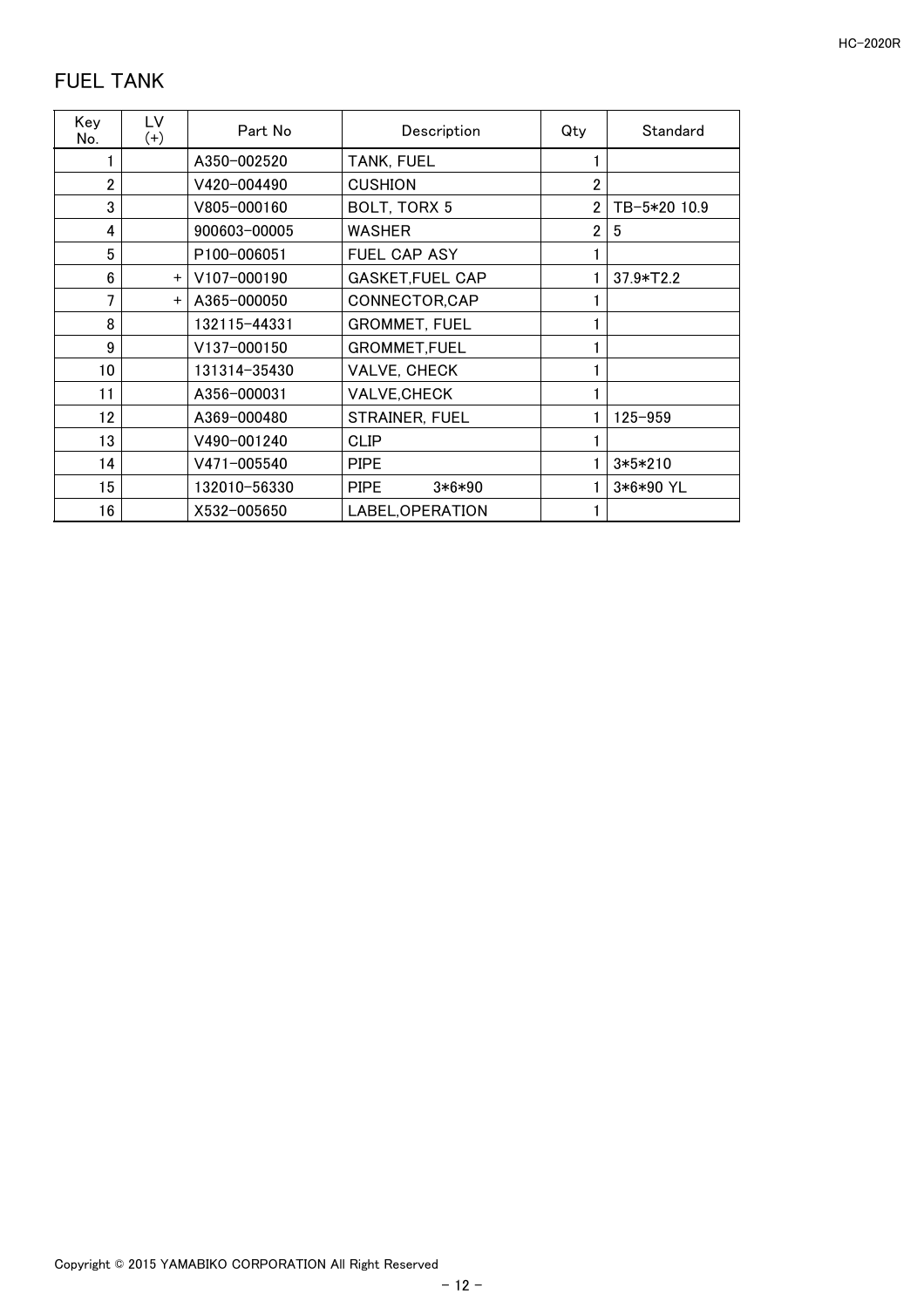<span id="page-14-0"></span>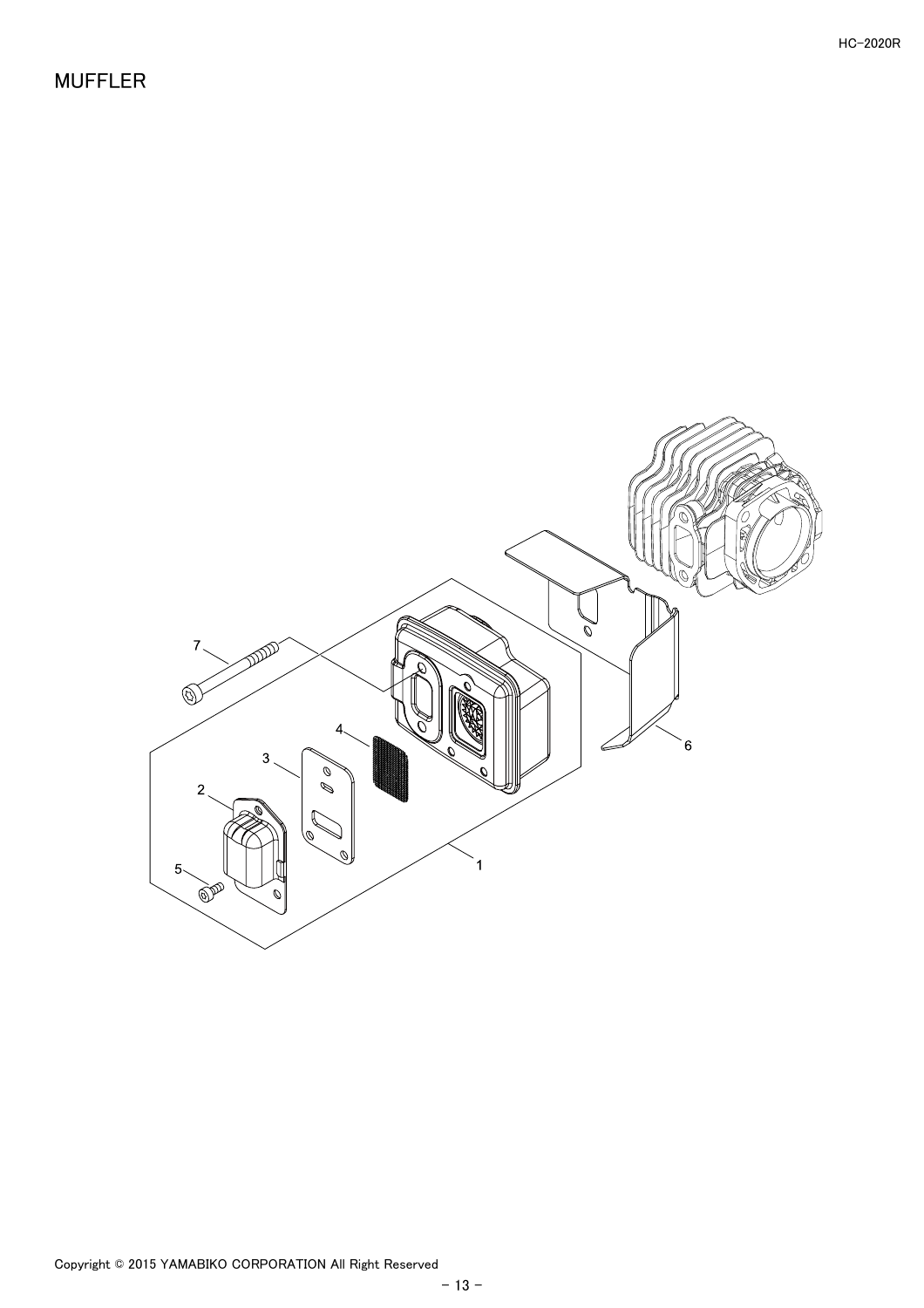#### <span id="page-15-0"></span>MUFFLER

| Kev<br>No. | LV<br>$(+)$ | Part No                  | Description            | Qtv | Standard     |
|------------|-------------|--------------------------|------------------------|-----|--------------|
|            |             | P <sub>100</sub> -009110 | <b>MUFFLER ASY</b>     |     |              |
| 2          | $+$         | A313-002120              | <b>GUIDE, EXHAUST</b>  |     | ID#2920      |
| 3          | $+$         | V104-002530              | GASKET, EXHAUST        |     | T:1.5        |
| 4          | $+$         | 145862-40630             | <b>SCREEN, MUFFLER</b> |     |              |
| 5          | $+$         | V804-000030              | BOLT, TORX 4           |     | TB-4*8 10.9  |
| 6          |             | V104-002190              | GASKET, EXHAUST        |     |              |
|            |             | V805-000190              | BOLT, TORX 5           |     | TB-5*55 12.9 |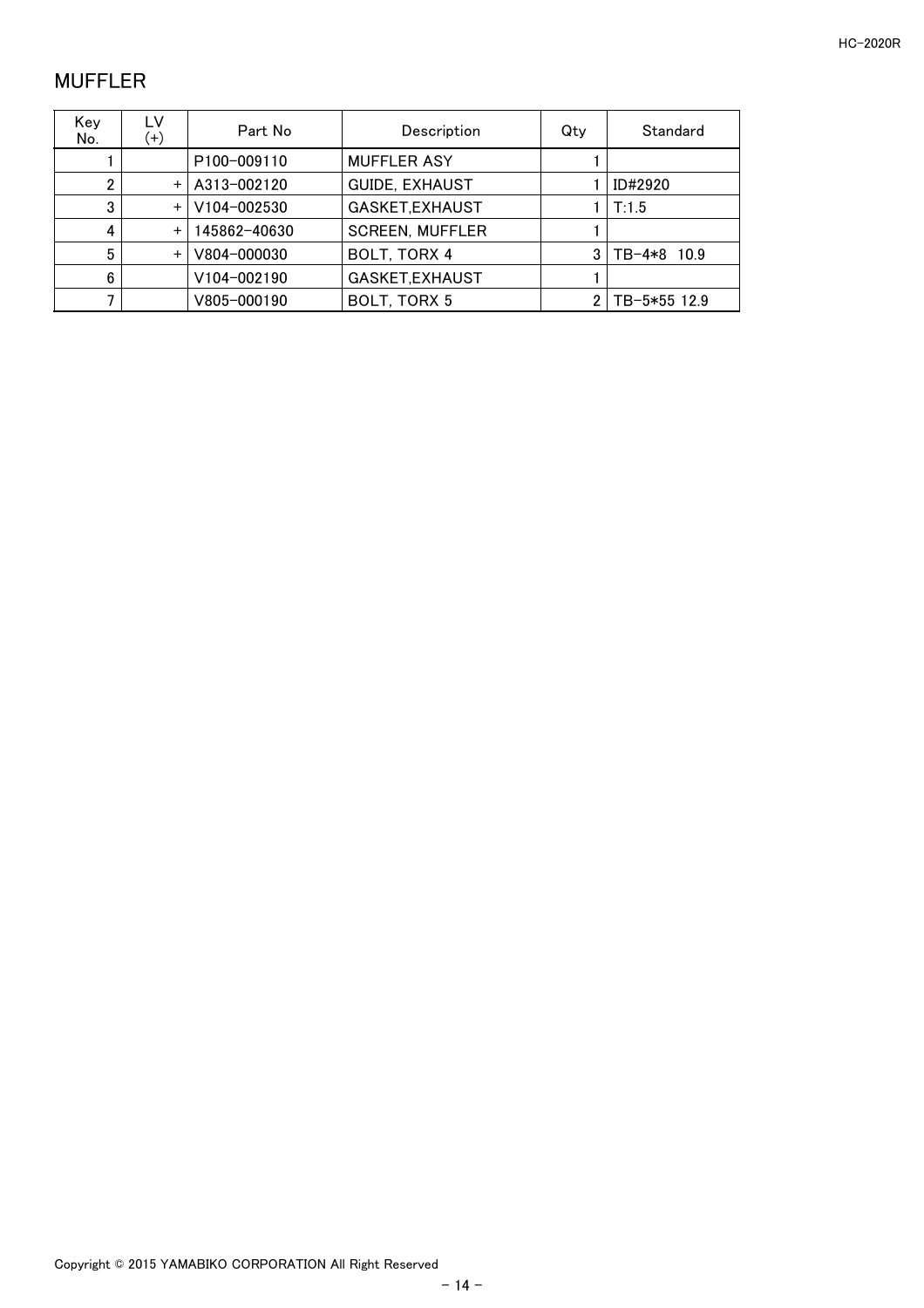#### <span id="page-16-0"></span>RECOIL STARTER

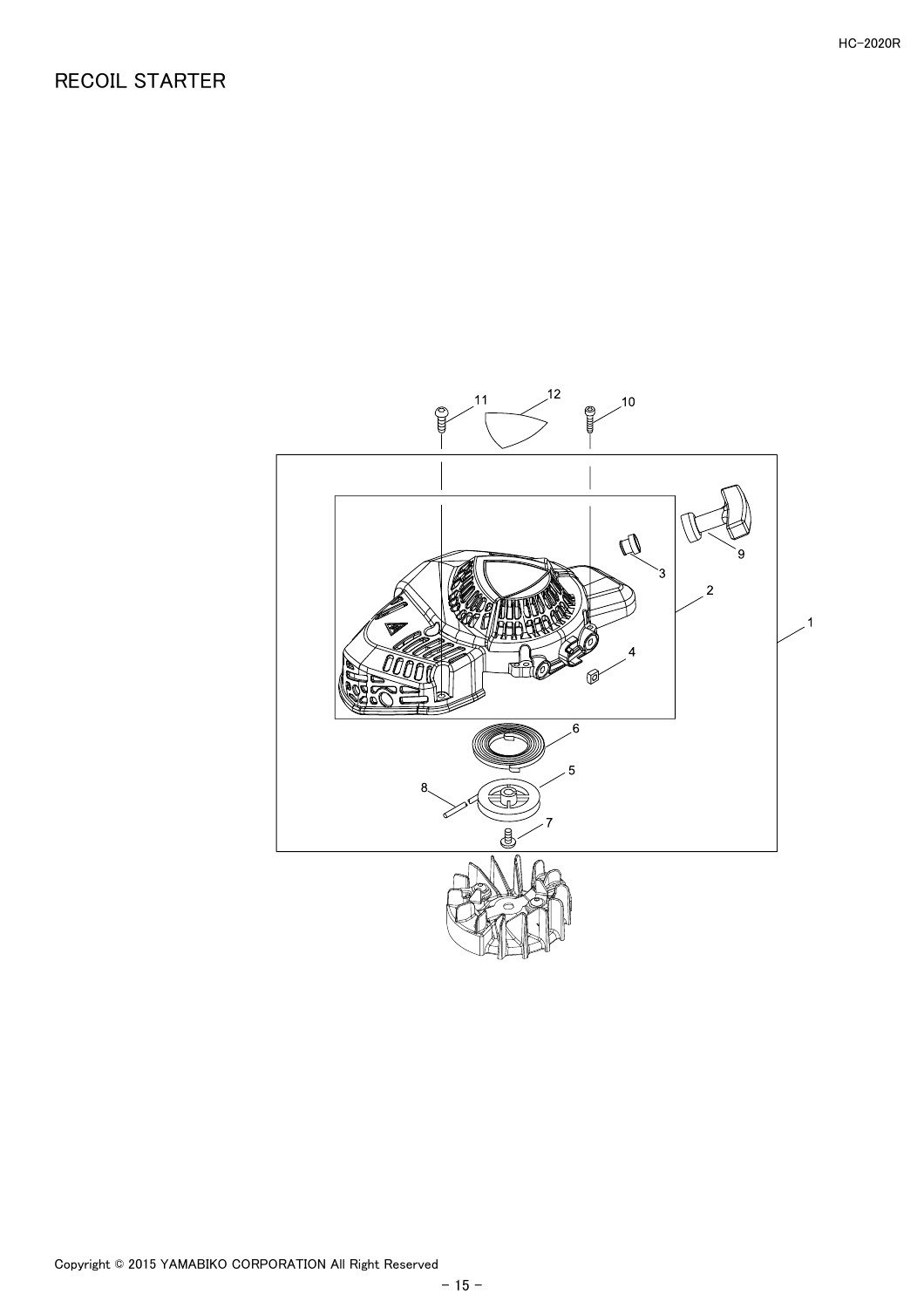## <span id="page-17-0"></span>RECOIL STARTER

| Key<br>No. | LV<br>$^{(+)}$ | Part No      | Description          | Qty            | Standard             |
|------------|----------------|--------------|----------------------|----------------|----------------------|
|            |                | A051-003390  | STARTER, RECOIL ASY  |                |                      |
| 2          | $+$            | P022-051640  | <b>CASE, STARTER</b> |                |                      |
| 3          | $^{++}$        | P022-045770  | <b>GUIDE, ROPE</b>   |                |                      |
| 4          | $^{++}$        | P022-022010  | NUT                  | 2              |                      |
| 5          | $+$            | P022-051650  | DRUM, STARTER        |                |                      |
| 6          | $+$            | P022-019680  | SPRING, SPIRAL       |                |                      |
| 7          | $+$            | 177236-44330 | <b>SCREW</b>         |                |                      |
| 8          | $+$            | P022-039290  | ROPE, STARTER        |                |                      |
| 9          | $+$            | P022-051660  | <b>GRIP, STARTER</b> |                |                      |
| 10         |                | V804-000060  | BOLT, TORX 4         | 4              | TB-4*16 10.9         |
| 11         |                | V805-000000  | BOLT, TORX 5         | $\overline{2}$ | $TT-5*16$ DG<br>10.9 |
| 12         |                | X502-001200  | LABEL.ECHO           |                | EHCO+<br>HC-2020R    |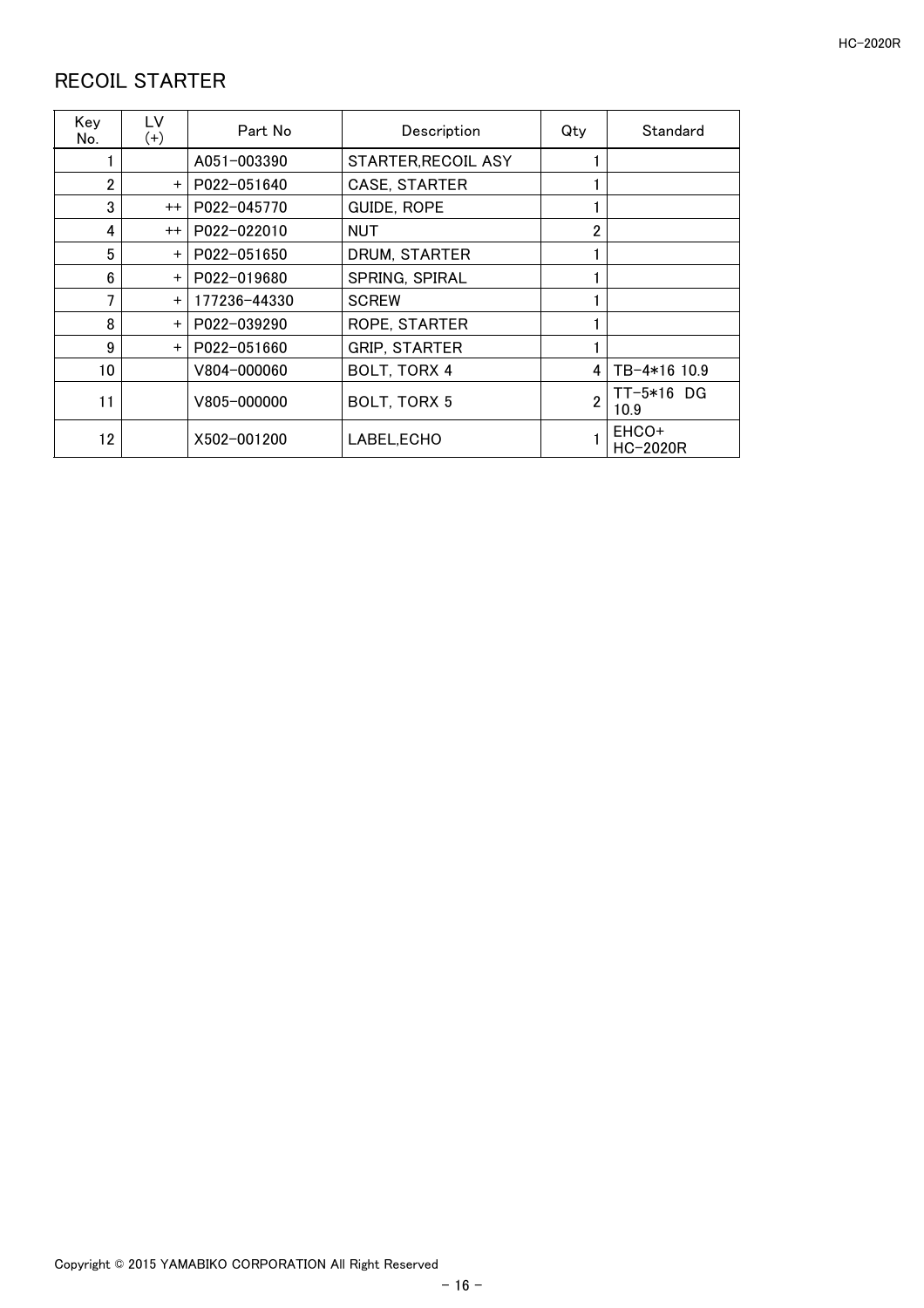<span id="page-18-0"></span>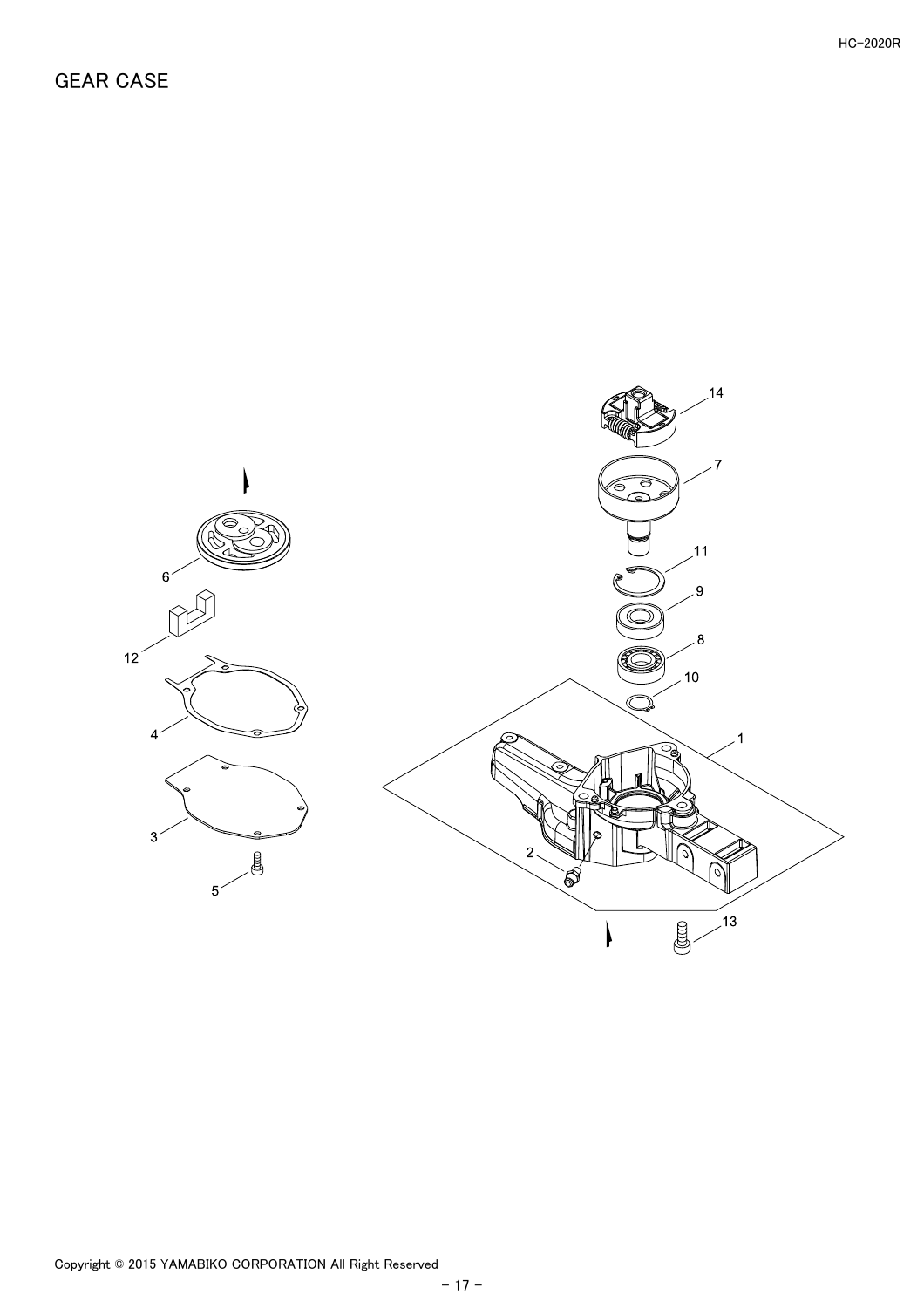#### <span id="page-19-0"></span>GEAR CASE

| Key<br>No.     | LV<br>$(+)$ | Part No         | Description                               | Qty          | Standard            |
|----------------|-------------|-----------------|-------------------------------------------|--------------|---------------------|
|                |             | P100-006070     | CASE, GEAR ASY                            |              |                     |
| $\overline{2}$ | $+$         | 880110-54230    | NIPPLE, GREASE                            |              |                     |
| 3              |             | C539-000190     | LID, GEARCASE                             |              | T1.6                |
| 4              |             | V110-000230     | <b>GASKET, GEAR CASE</b>                  |              | T <sub>0.3</sub>    |
| 5              |             | V804-000050     | BOLT, TORX 4                              | 4            | TB-4*12 10.9        |
| 6              |             | V650-000740     | <b>GEAR, SPUR</b>                         |              |                     |
| 7              |             | A556-001840     | DRUM, CLUTCH                              |              | 50 T <sub>1.4</sub> |
| 8              |             | 900800-06002    | <b>BEARING, BALL</b>                      |              | 6002                |
| 9              |             | 900802-06002    | <b>BEARING, BALL</b>                      |              | 6002LLU(DDU)        |
| 10             |             | 900701-00014    | RETAINING RING.<br><b>EXTERNAL</b>        |              | $CS-14$             |
| 11             |             | 900702-00032    | <b>RETAINING RING,</b><br><b>INTERNAL</b> |              | $CR-32$             |
| 12             |             | $V541 - 000750$ | <b>SEAL</b>                               |              |                     |
| 13             |             | V806-000130     | BOLT, TORX 6                              | $\mathbf{3}$ | TB-6*16 ALL<br>10.9 |
| 14             |             | A056-000790     | <b>CLUTCH ASY</b>                         |              |                     |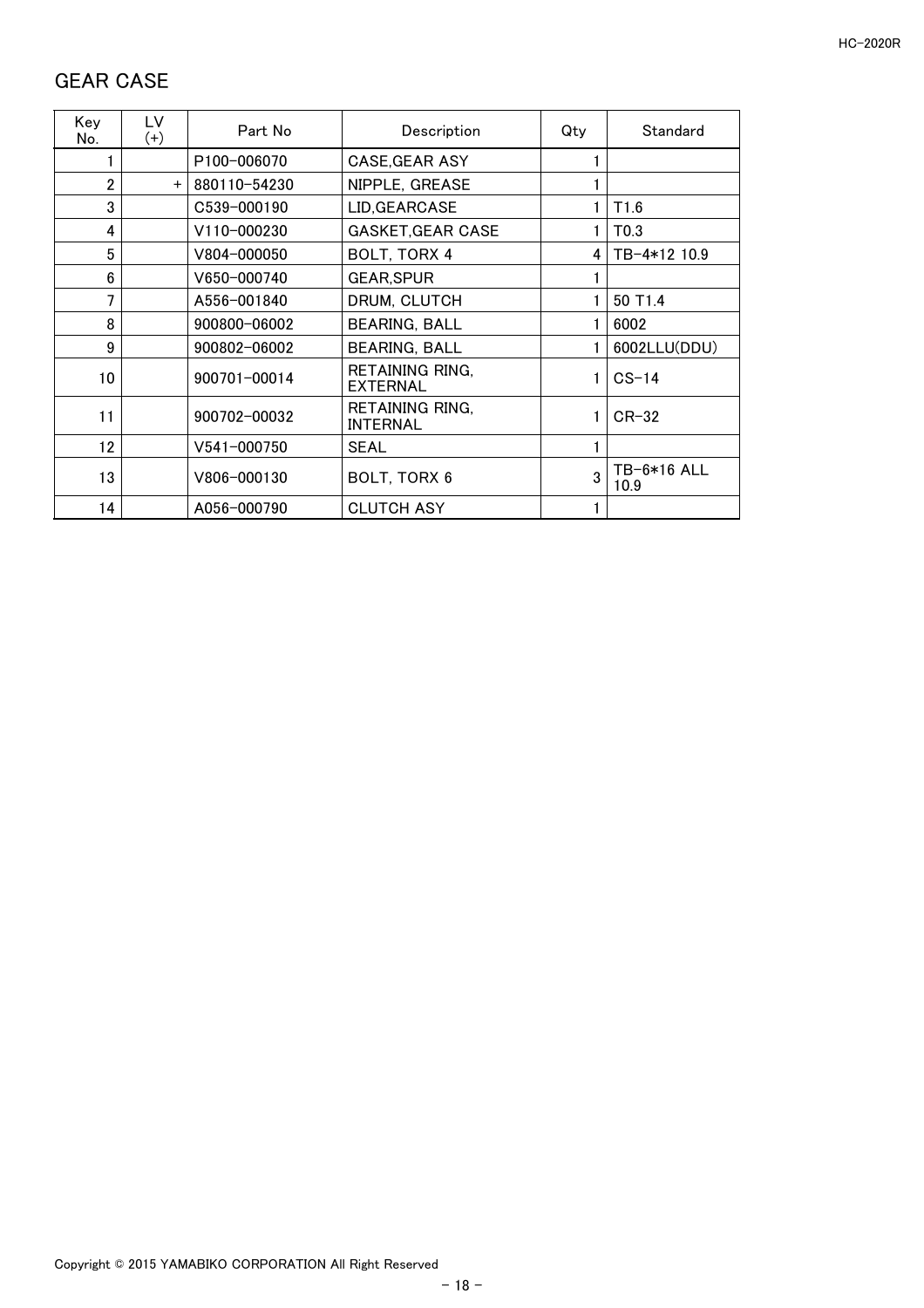# <span id="page-20-0"></span>CUTTING BLADE

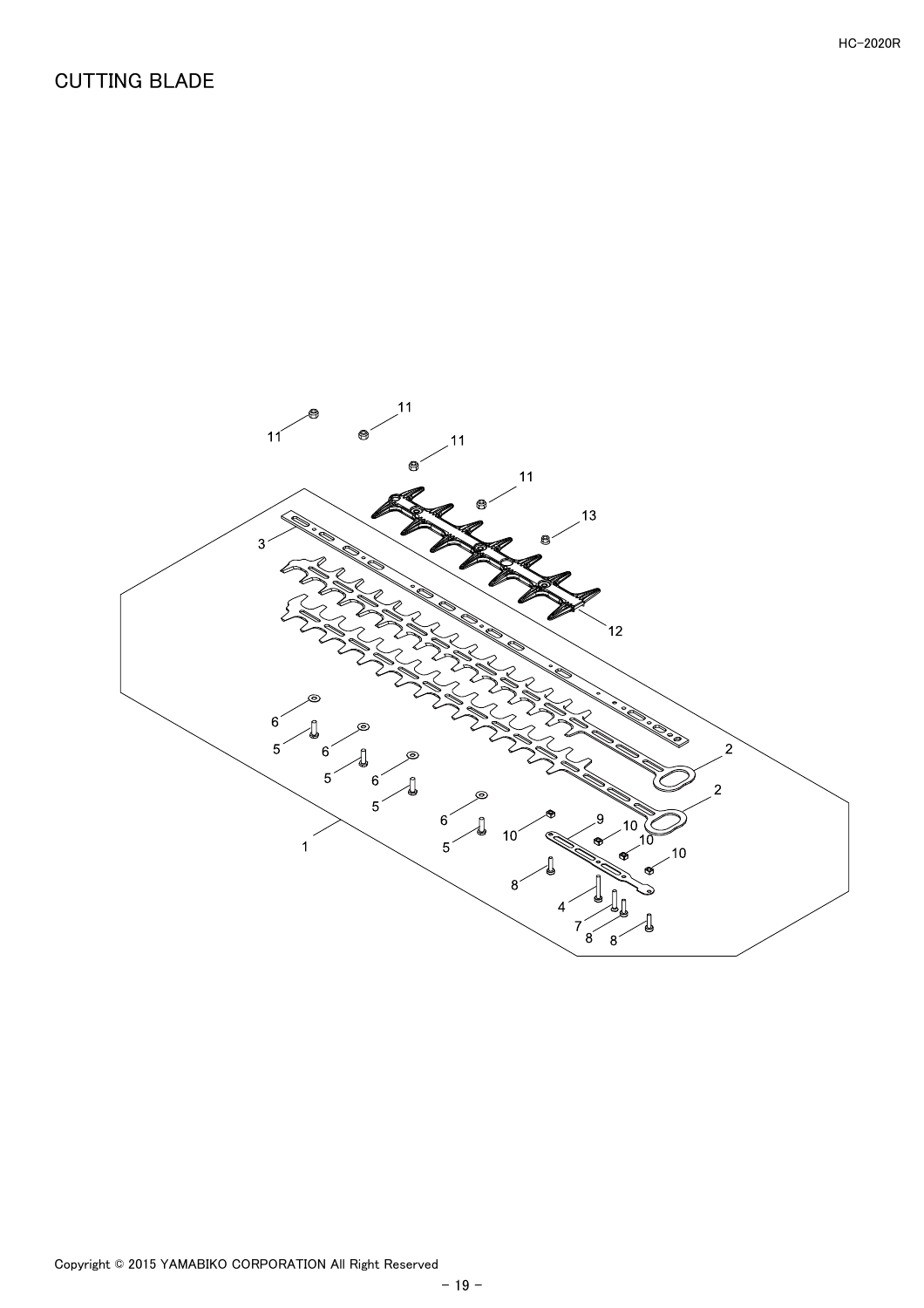## <span id="page-21-0"></span>CUTTING BLADE

| Key<br>No.     | LV<br>$^{(+)}$ | Part No      | Description        | Qty | Standard            |
|----------------|----------------|--------------|--------------------|-----|---------------------|
|                |                | P100-008710  | <b>CUTTER SET</b>  |     |                     |
| $\overline{2}$ | $+$            | X412-000850  | <b>CUTTER</b>      | 2   |                     |
| 3              | $+$            | X425-001150  | SUPPORT, CUTTER    |     |                     |
| 4              | $+$            | V805-000370  | BOLT, TORX 5       |     | TB-5*35 ALL<br>12.9 |
| 5              | $+$            | V204-000570  | <b>BOLT</b>        | 4   |                     |
| 6              | $+$            | 699118-04560 | <b>WASHER</b>      | 4   |                     |
| 7              | $+$            | 900212-05030 | <b>SCREW</b>       |     | $5*30$              |
| 8              | $+$            | V805-000210  | BOLT, TORX 5       | 3   | TB-5*20 12.9        |
| 9              | $+$            | V150-004720  | PLATE,EYE          |     | T:1.2               |
| 10             | $+$            | V353-000250  | <b>COLLAR</b>      | 4   | $9*7.45*5.3$        |
| 11             |                | 433022-06460 | <b>NUT</b>         | 4   |                     |
| 12             |                | X431-000200  | <b>BLUNT</b>       |     |                     |
| 13             |                | 92108-05000  | <b>NUT, FLANGE</b> |     | 5                   |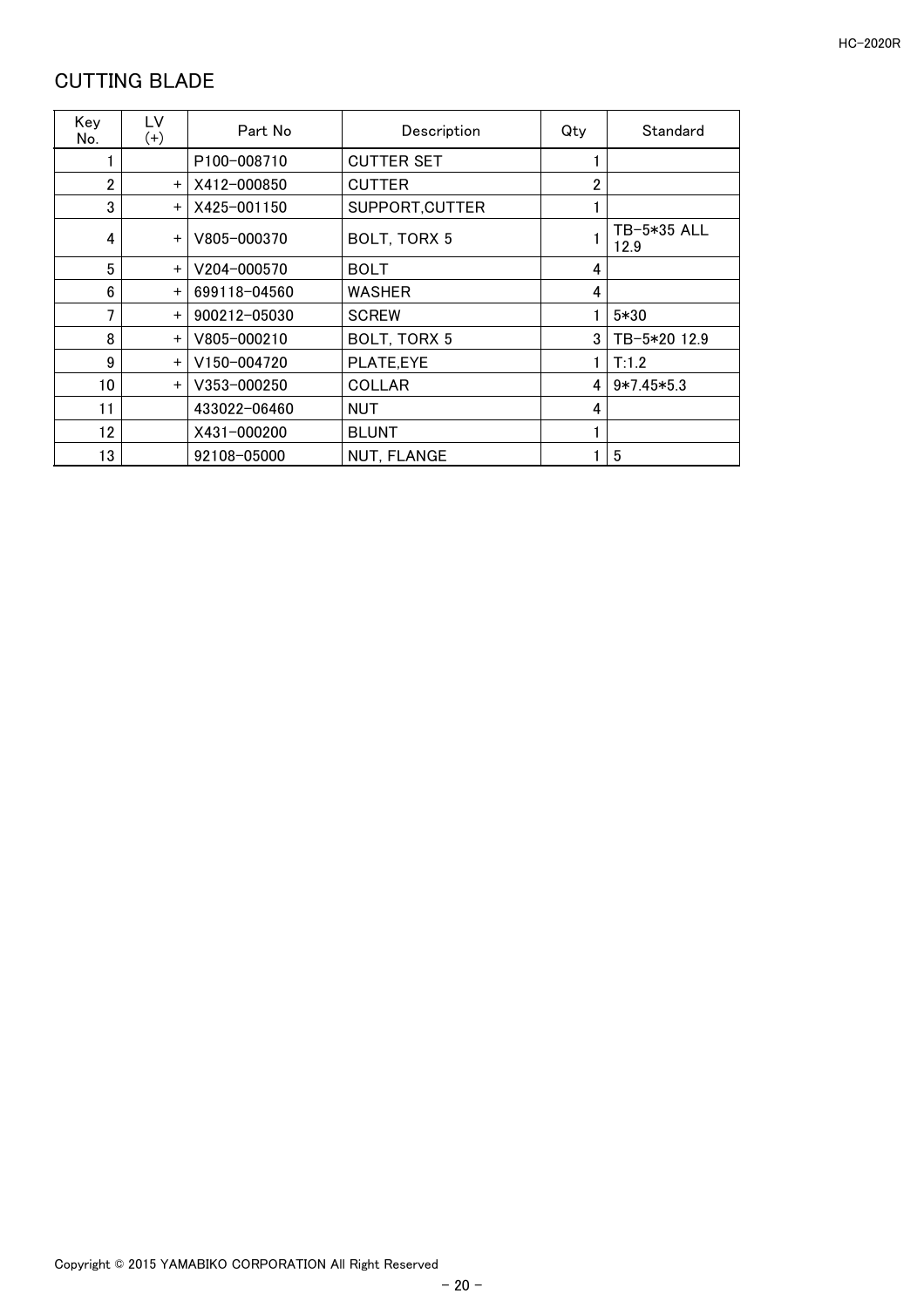#### <span id="page-22-0"></span>HANDLE

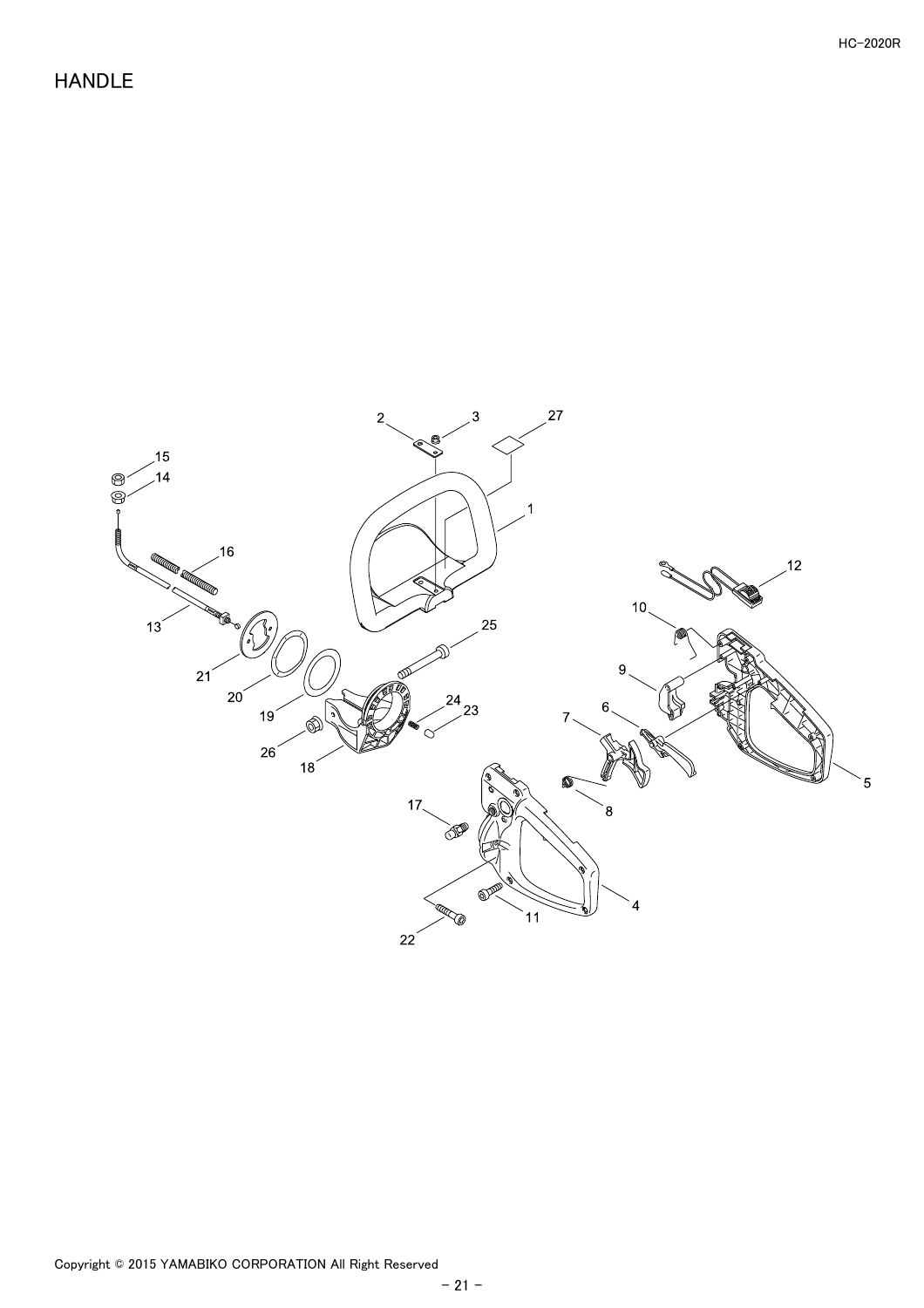## <span id="page-23-0"></span>HANDLE

| Key<br>No.     | LV<br>$(+)$ | Part No      | Description            | Qty            | Standard           |
|----------------|-------------|--------------|------------------------|----------------|--------------------|
| 1              |             | C400-000533  | HANDLE, FRONT          |                |                    |
| $\overline{2}$ |             | 351611-05360 | <b>WASHER</b>          | 1              |                    |
| 3              |             | 92108-05000  | NUT, FLANGE            | $\overline{2}$ | $5\phantom{.0}$    |
| 4              |             | 351010-13361 | HANDLE, REAR           |                |                    |
| 5              |             | 351210-13361 | <b>HANDLE</b>          |                |                    |
| 6              |             | 178012-13360 | LOCKOUT, THROTTLE      |                |                    |
| $\overline{7}$ |             | 178010-13361 | TRIGGER, THROTTLE      | 1              |                    |
| 8              |             | 178013-13660 | SPRING, TORSION        |                |                    |
| 9              |             | 351648-13360 | STOPPER, HANDLE        | 1              |                    |
| 10             |             | 178043-13660 | SPRING, TORSION        | 1              |                    |
| 11             |             | V804-000010  | BOLT, TORX 4           | 5              | TT-4*16 DG<br>10.9 |
| 12             |             | A440-003460  | SWITCH, ON OFF         | 1              |                    |
| 13             |             | V430-004680  | CABLE, BOWDEN          | 1              |                    |
| 14             |             | 900515-00006 | NUT, FLANGE            |                | $6\phantom{1}$     |
| 15             |             | 900502-00006 | <b>NUT</b>             | 1              | 6                  |
| 16             |             | V475-007040  | <b>TUBE</b>            |                | 7*210              |
| 17             |             | P100-007520  | <b>LATCH ASY</b>       |                |                    |
| 18             |             | 351312-13361 | <b>BRACKET, HANDLE</b> |                |                    |
| 19             |             | 689025-13361 | <b>WASHER, CIRCUAR</b> |                |                    |
| 20             |             | 178129-13361 | <b>WASHER</b>          |                |                    |
| 21             |             | 351313-13361 | <b>BRACKET, HANDLE</b> |                |                    |
| 22             |             | V805-000050  | BOLT, TORX 5           | $\overline{2}$ | TB-5*30 10.9       |
| 23             |             | 605611-13360 | PIN                    | $\overline{2}$ |                    |
| 24             |             | 178043-13360 | <b>SPRING</b>          | $\overline{2}$ |                    |
| 25             |             | V805-000280  | BOLT, TORX 5           | $\overline{2}$ | TB-5*45 10.9       |
| 26             |             | 92108-05000  | NUT, FLANGE            | $\overline{2}$ | 5                  |
| 27             |             | X505-002030  | LABEL, CAUTION         | 1              | 37*35              |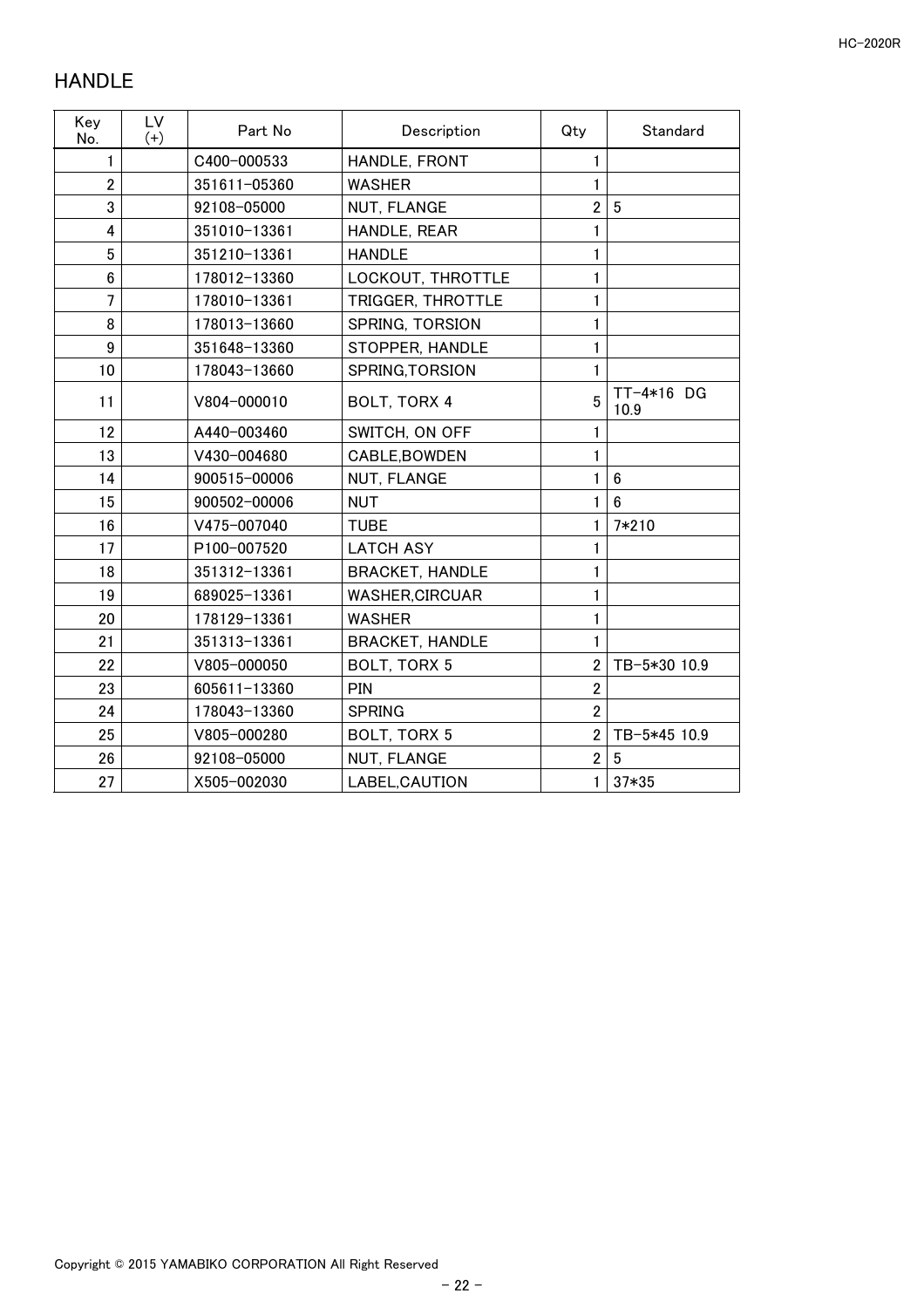#### <span id="page-24-0"></span>ACCESSORIES





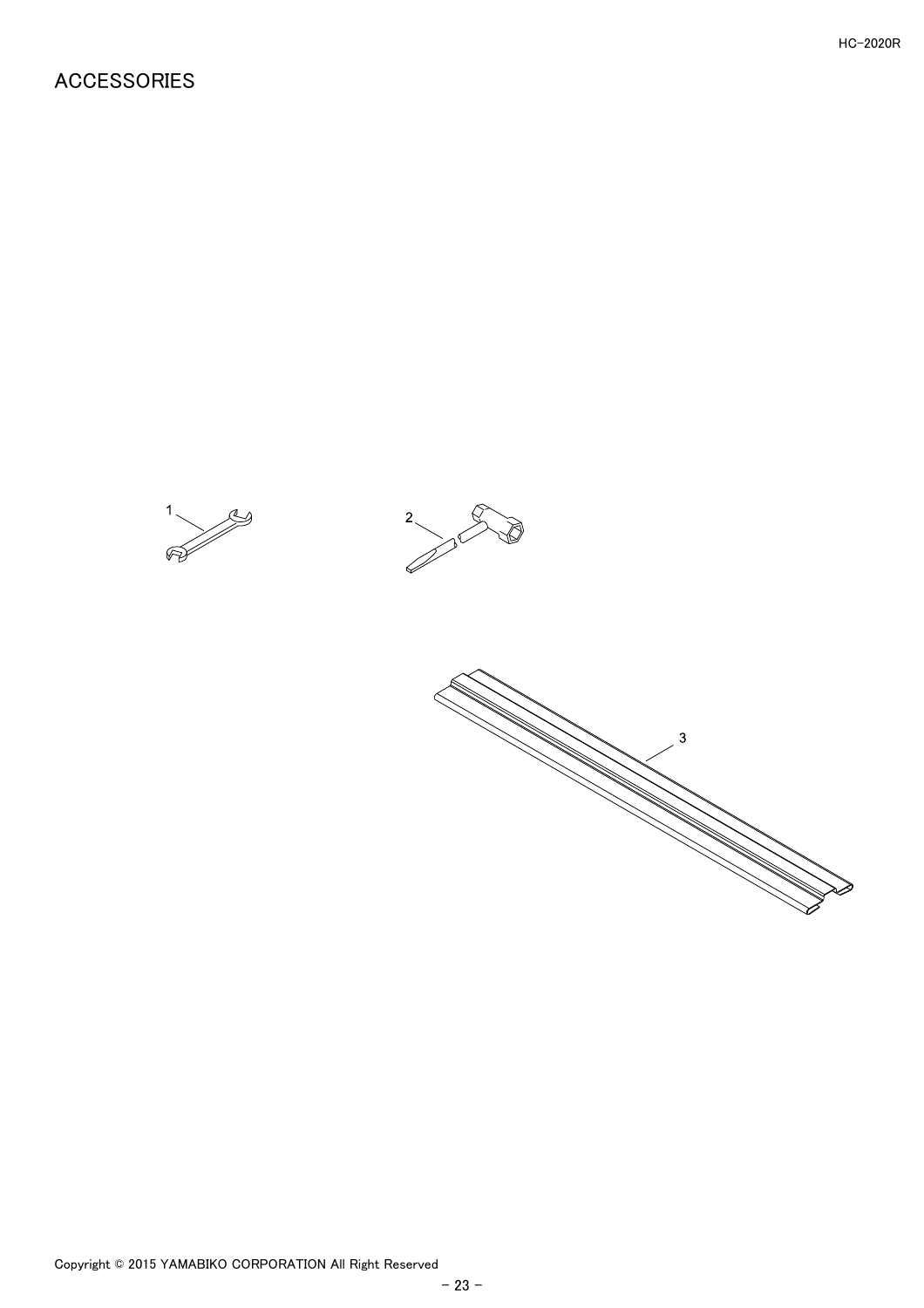#### <span id="page-25-0"></span>ACCESSORIES

| Key<br>No. | $(+)$ | Part No      | Description         | Qtv | Standard |
|------------|-------|--------------|---------------------|-----|----------|
|            |       | 895112-00330 | SPANNER 8*10        |     |          |
|            |       | 895410-03930 | WRENCH, W/S. DRIVER |     |          |
| 3          |       | X495-000630  | SCABBARD.BLADE      |     | L585     |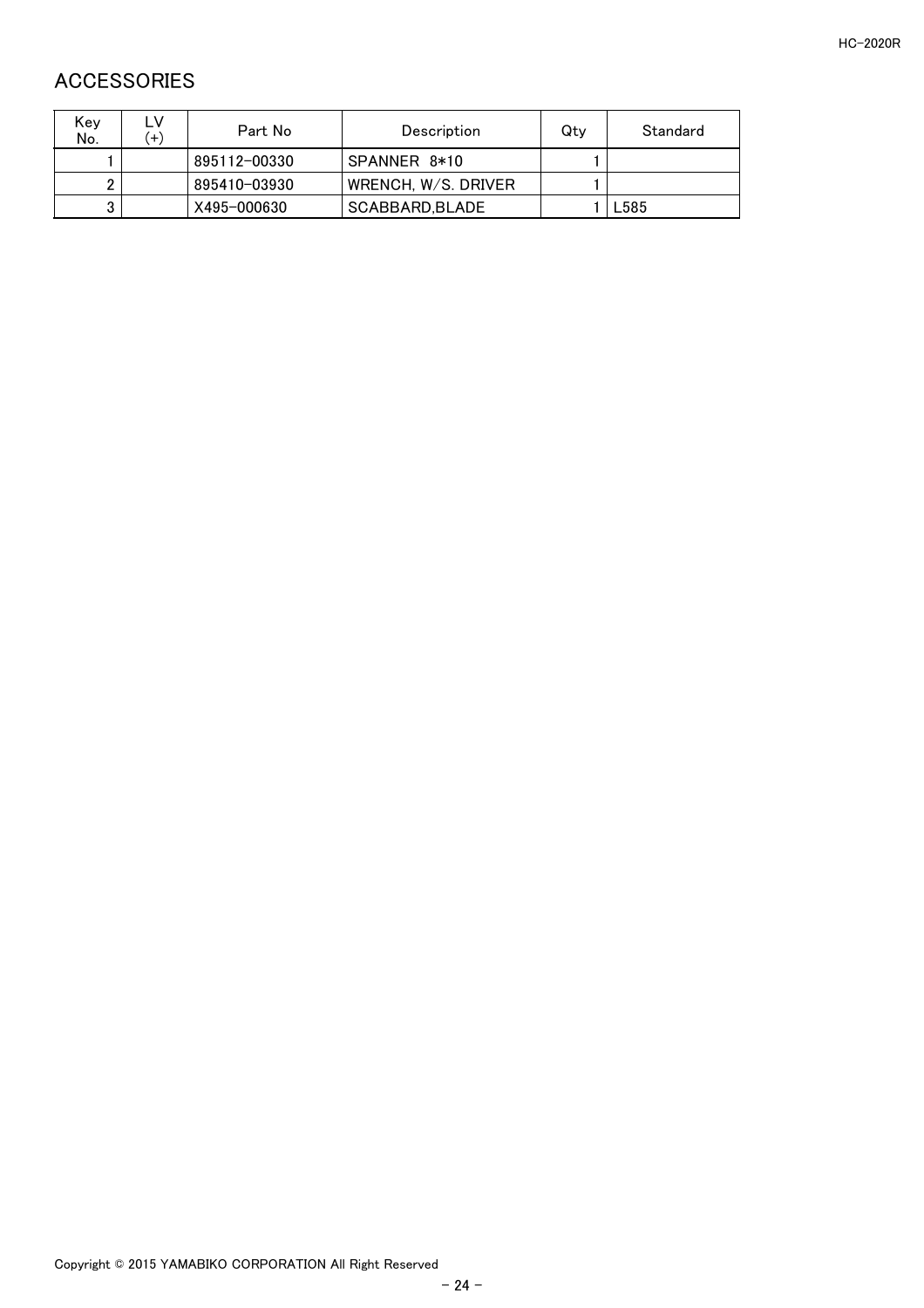# NUMERICAL PARTS INDEX

| Part No      | Part descrition        | Page           | Part No      | Part descrition                    | Page | Part No     | Part descrition             | Page             |
|--------------|------------------------|----------------|--------------|------------------------------------|------|-------------|-----------------------------|------------------|
| 100013-11520 | PIN, PISTON            | 2              | 900701-00014 | RETAINING RING.                    | 18   | P005-000520 | <b>GASKET, PUMP</b>         | 10 <sup>°</sup>  |
| 100014-08960 | SPACER, PISTON PIN     | $\overline{2}$ |              | <b>EXTERNAL</b><br>RETAINING RING. |      | P005-000940 | SPRING, METER. LEVER        | 10               |
| 100015-04630 | CIRCLIP, PISTON PIN    | 2              | 900702-00032 | <b>INTERNAL</b>                    | 18   | P005-001000 | ROLLER, GUIDE               | 10 <sup>10</sup> |
| 100113-05930 | BEARING, NEEDLE        | 2              | 900800-06002 | <b>BEARING, BALL</b>               | 18   | P005-001250 | RETAINER, PLUG BALL         | 10 <sup>°</sup>  |
| 100142-12330 | <b>KEY, WOODRUFF</b>   | 6              | 900802-06002 | BEARING, BALL                      | 18   | P005-001260 | <b>SCREW, MAINN MIXTURE</b> | 10 <sup>10</sup> |
| 100212-61830 | OILSEAL                | 4              | 900810-36000 | BEARING, BALL                      | 4    | P005-001270 | PLUG. AJUST SCREW           | 10               |
| 125323-08260 | ARM, VALVE             | 10             | 92105-06000  | NUT L, FLANGE                      | 6    | P005-001900 | <b>SCREW</b>                | 10 <sup>°</sup>  |
| 125337-08260 | VALVE, INLET NEEDLE    | 10             | 92108-05000  | NUT, FLANGE                        | 20   | P005-002050 | COVER ASY, ROTOR            | 10               |
| 125338-13930 | PIN. METERING ARM      | 10             | 92108-05000  | NUT, FLANGE                        | 22   | P005-002200 | POST                        | 10               |
| 125339-42030 | <b>SCREW</b>           | 10             | A011-001550  | CRANKSHAFT,ASY                     | 2    | P005-003110 | PUMP, PRIMER                | 10               |
| 125342-52130 | COVER, DIAPHRAGM       | 10             | A021-004900  | CARBURETOR,                        | 8    | P005-003760 | DIAPHRAGM , METERING        | 10 <sup>°</sup>  |
| 125344-13931 | <b>SCREW</b>           | 10             |              | <b>DIAPHRAGM</b><br>CARBURETOR,    |      | P005-004240 | <b>BASE, ASY PRIMER</b>     | 10 <sup>°</sup>  |
| 125344-52130 | <b>SCREW</b>           | 10             | A021-004900  | <b>DIAPHRAGM</b>                   | 10   | P005-004260 | RING, O                     | 10 <sup>10</sup> |
| 131314-35430 | VALVE, CHECK           | 12             | A051-003390  | STARTER, RECOIL ASY                | 16   | P021-007772 | PISTON KIT                  | $\overline{2}$   |
| 131911-03460 | <b>WASHER</b>          | 6              | A056-000790  | <b>CLUTCH ASY</b>                  | 18   | P021-049130 | <b>CLEANER COVER ASY</b>    | 8                |
| 132010-56330 | <b>PIPE</b><br>3*6*90  | 12             | A101-000090  | RING, PISTON                       | 2    | P021-049871 | CASE, CLEANER               | 8                |
| 132115-44331 | <b>GROMMET, FUEL</b>   | 12             | A130-001960  | <b>CYLINDER</b>                    | 2    | P022-019680 | SPRING, SPIRAL              | 16               |
| 145862-40630 | <b>SCREEN, MUFFLER</b> | 14             | A160-003580  | COVER, CYLINDER                    | 2    | P022-022010 | <b>NUT</b>                  | 16               |
| 177236-44330 | <b>SCREW</b>           | 16             | A200-001200  | <b>INSULATOR, INTAKE</b>           | 8    | P022-039290 | ROPE, STARTER               | 16               |
| 178010-13361 | TRIGGER, THROTTLE      | 22             | A209-000610  | PLATE, INSULATOR                   | 8    | P022-045770 | GUIDE, ROPE                 | 16               |
| 178012-13360 | LOCKOUT, THROTTLE      | 22             | A226-001410  | ELEMENT, AIR FILTER                | 8    | P022-051640 | CASE, STARTER               | 16               |
| 178013-13660 | SPRING, TORSION        | 22             | A244-000070  | PLATE, PREVENT                     | 8    | P022-051650 | DRUM, STARTER               | 16               |
| 178043-13360 | <b>SPRING</b>          | 22             | A259-000010  | CAP,LIMITER                        | 10   | P022-051660 | <b>GRIP, STARTER</b>        | 16               |
| 178043-13660 | SPRING, TORSION        | 22             | A313-002120  | GUIDE, EXHAUST                     | 14   | P100-006051 | FUEL CAP ASY                | 12               |
| 178070-10860 | <b>SPACER</b>          | 6              | A350-002520  | TANK, FUEL                         | 12   | P100-006070 | CASE, GEAR ASY              | 18               |
| 178129-13361 | WASHER                 | 22             | A356-000031  | <b>VALVE,CHECK</b>                 | 12   | P100-006080 | <b>CRANKCASE SET</b>        | 4                |
| 351010-13361 | HANDLE, REAR           | 22             | A365-000050  | CONNECTOR,CAP                      | 12   | P100-007520 | LATCH ASY                   | 22               |
| 351210-13361 | HANDLE                 | 22             | A369-000480  | STRAINER, FUEL                     | 12   | P100-008710 | <b>CUTTER SET</b>           | 20               |
| 351312-13361 | <b>BRACKET, HANDLE</b> | 22             | A409-001360  | ROTOR, MAGNETO                     | 6    | P100-009110 | <b>MUFFLER ASY</b>          | 14               |
| 351313-13361 | <b>BRACKET, HANDLE</b> | 22             | A411-001810  | COIL, IGNITION                     | 6    | V100-000720 | GASKET, CYL                 | $\overline{2}$   |
| 351611-05360 | WASHER                 | 22             | A425-000000  | <b>SPARKPLUG</b>                   | 6    | V102-000240 | GASKET, CRANKCASE           | 4                |
| 351648-13360 | STOPPER. HANDLE        | 22             | A426-000010  | TERMINAL, SPARKPLUG                | 6    | V103-001740 | GASKET, INTAKE              | 8                |
| 433022-06460 | NUT                    | 20             | A427-000013  | CAP, SPARK PLUG                    | 6    | V103-002020 | GASKET, INTAKE              | 8                |
| 605611-13360 | <b>PIN</b>             | 22             | A440-003460  | SWITCH, ON OFF                     | 22   | V103-002030 | GASKET, INTAKE              | 8                |
| 689025-13361 | <b>WASHER, CIRCUAR</b> | 22             | A514-000260  | <b>PAWL</b>                        | 6    | V104-002190 | GASKET, EXHAUST             | 14               |
| 699118-04560 | WASHER                 | 20             | A556-001840  | DRUM. CLUTCH                       | 18   | V104-002530 | GASKET, EXHAUST             | 14               |
| 880110-54230 | NIPPLE, GREASE         | 18             | C400-000533  | HANDLE, FRONT                      | 22   | V107-000190 | GASKET, FUEL CAP            | 12               |
| 890332-52730 | LABEL, CHOKE           | 8              | C539-000190  | LID, GEARCASE                      | 18   | V110-000230 | GASKET, GEAR CASE           | 18               |
| 895112-00330 | SPANNER 8*10           | 24             | P005-000010  | <b>STRAINER</b>                    | 10   | V135-000150 | <b>GROMMET, HT CORD</b>     | 6                |
| 895410-03930 | WRENCH, W/S. DRIVER    | 24             |              | SCREW.                             |      | V137-000150 | GROMMET, FUEL               | 12               |
| 900212-05030 | <b>SCREW</b>           | 20             | P005-000100  | THROTTLEADJUST                     | 10   | V150-004720 | PLATE,EYE                   | 20               |
| 900502-00006 | NUT                    | 22             | P005-000190  | E-RING                             | 10   | V204-000570 | <b>BOLT</b>                 | 20               |
| 900515-00006 | NUT, FLANGE            | 22             | P005-000200  | GASKET, METERING                   | 10   | V299-000610 | KNOB, FASTENER              | 8                |
| 900565-00005 | NUT, SQUARE            | 2              | P005-000250  | <b>RETAINER</b>                    | 10   | V353-000250 | COLLAR                      | 20               |
| 900603-00005 |                        |                | P005-000270  | <b>SCREW</b>                       | 10   |             |                             |                  |
|              | WASHER                 | 12             | P005-000510  | DIAPHRAGM, PUMP                    | 10   | V420-004490 | <b>CUSHION</b>              | 12               |